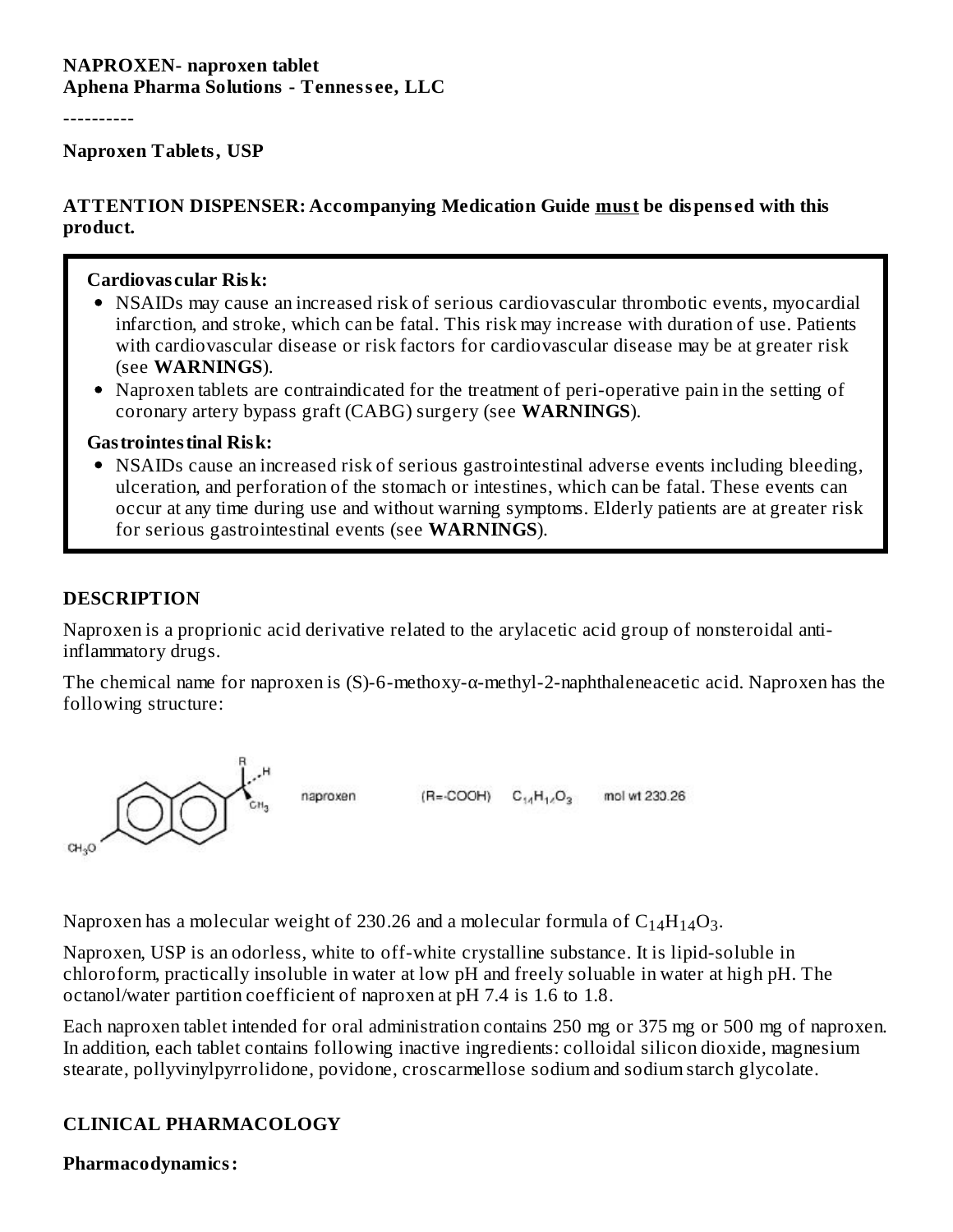Naproxen is a nonsteroidal anti-inflammatory drug (NSAID) with analgesic and antipyretic properties. The mechanism of action of the naproxen anion, like that of other NSAIDs, is not completely understood but may be related to prostaglandin synthetase inhibition.

# **Pharmacokinetics:**

Naproxen is rapidly and completely absorbed from the gastrointestinal tract with an *in vivo* bioavailability of 95%. The different dosage forms of naproxen are bioequivalent in terms of extent of absorption (AUC) and peak concentration (C $_{\rm max}$ ); however, the products do differ in their pattern of absorption. These differences between naproxen products are related to both the chemical form of naproxen used and its formulation. Even with the observed differences in pattern of absorption, the elimination half-life of naproxen is unchanged across products ranging from 12 to 17 hours. Steadystate levels of naproxen are reached in 4 to 5 days, and the degree of naproxen accumulation is consistent with this half-life. This suggests that the differences in pattern of release play only a negligible role in the attainment of steady-state plasma levels.

# **Absorption:**

After administration of naproxen tablets, peak plasma levels are attained in 2 to 4 hours.

# **Distribution:**

Naproxen has a volume of distribution of 0.16 L/kg. At therapeutic levels naproxen is greater than 99% albumin-bound. At doses of naproxen greater than 500 mg/day there is less than proportional increase in plasma levels due to an increase in clearance caused by saturation of plasma protein binding at higher doses (average trough  $\rm C_{ss}$  36.5, 49.2 and 56.4 mg/L with 500, 1000 and 1500 mg daily doses of naproxen, respectively). The naproxen anion has been found in the milk of lactating women at a concentration equivalent to approximately 1% of maximum naproxen concentration in plasma (see **PRECAUTIONS: Nursing Mothers**).

# **Metabolism:**

Naproxen is extensively metabolized in the liver to 6-0-desmethyl naproxen, and both parent and metabolites do not induce metabolizing enzymes. Both naproxen and 6-0-desmethyl naproxen are further metabolized to their respective acylglucuronide conjugated metabolites.

# **Excretion:**

The clearance of naproxen is 0.13 mL/min/kg. Approximately 95% of the naproxen from any dose is excreted in the urine, primarily as naproxen (<1%), 6-0-desmethyl naproxen (<1%) or their conjugates (66% to 92%). The plasma half-life of the naproxen anion in humans ranges from 12 to 17 hours. The corresponding half-lives of both naproxen's metabolites and conjugates are shorter than 12 hours, and their rates of excretion have been found to coincide closely with the rate of naproxen disappearance from the plasma. Small amounts, 3% or less of the administered dose, are excreted in the feces. In patients with renal failure metabolites may accumulate (see **WARNINGS: Renal Effects**).

# **Special Populations:**

# *Pediatric Patients*

In pediatric patients aged 5 to 16 years with arthritis, plasma naproxen levels following a 5 mg/kg single dose of naproxen suspension (see **DOSAGE AND ADMINISTRATION**) were found to be similar to those found in normal adults following a 500 mg dose. The terminal half-life appears to be similar in pediatric and adult patients. Pharmacokinetic studies of naproxen were not performed in pediatric patients younger than 5 years of age. Pharmacokinetic parameters appear to be similar following administration of naproxen tablets in pediatric patients.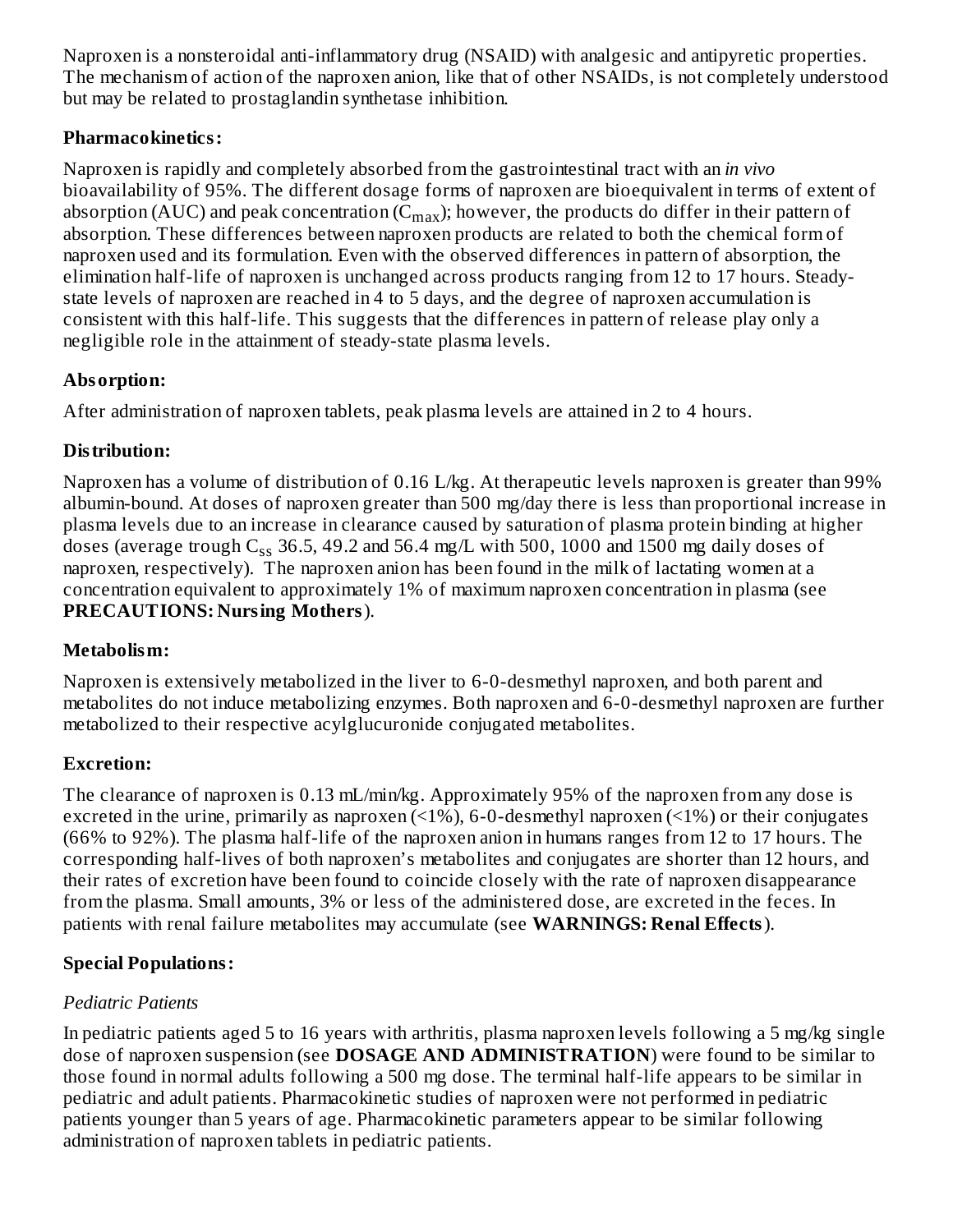### *Geriatric Patients*

Studies indicate that although total plasma concentration of naproxen is unchanged, the unbound plasma fraction of naproxen is increased in the elderly, although the unbound fraction is <1% of the total naproxen concentration. Unbound trough naproxen concentrations in elderly subjects have been reported to range from 0.12% to 0.19% of total naproxen concentration, compared with 0.05% to 0.075% in younger subjects. The clinical significance of this finding is unclear, although it is possible that the increase in free naproxen concentration could be associated with an increase in the rate of adverse events per a given dosage in some elderly patients.

### *Race*

Pharmacokinetic differences due to race have not been studied.

### *Hepatic Insufficiency*

Naproxen pharmacokinetics has not been determined in subjects with hepatic insufficiency.

# *Renal Insufficiency*

Naproxen pharmacokinetics has not been determined in subjects with renal insufficiency. Given that naproxen, its metabolites and conjugates are primarily excreted by the kidney, the potential exists for naproxen metabolites to accumulate in the presence of renal insufficiency. Elimination of naproxen is decreased in patients with severe renal impairment. Naproxen-containing products are not recommended for use in patients with moderate to severe and severe renal impairment (creatinine clearance <30 mL/min) (see **WARNINGS: Renal Effects**).

# **CLINICAL STUDIES**

# **General Information:**

Naproxen has been studied in patients with rheumatoid arthritis, osteoarthritis, juvenile arthritis, ankylosing spondylitis, tendonitis and bursitis, and acute gout. Improvement in patients treated for rheumatoid arthritis was demonstrated by a reduction in joint swelling, a reduction in duration of morning stiffness, a reduction in disease activity as assessed by both the investigator and patient, and by increased mobility as demonstrated by a reduction in walking time. Generally, response to naproxen has not been found to be dependent on age, sex, severity or duration of rheumatoid arthritis.

In patients with osteoarthritis, the therapeutic action of naproxen has been shown by a reduction in joint pain or tenderness, an increase in range of motion in knee joints, increased mobility as demonstrated by a reduction in walking time, and improvement in capacity to perform activities of daily living impaired by the disease.

In a clinical trial comparing standard formulations of naproxen 375 mg bid (750 mg a day) vs. 750 mg bid (1500 mg/day), 9 patients in the 750 mg group terminated prematurely because of adverse events. Nineteen patients in the 1500 mg group terminated prematurely because of adverse events. Most of these adverse events were gastrointestinal events.

In clinical studies in patients with rheumatoid arthritis, osteoarthritis, and juvenile arthritis, naproxen has been shown to be comparable to aspirin and indomethacin in controlling the aforementioned measures of disease activity, but the frequency and severity of the milder gastrointestinal adverse effects (nausea, dyspepsia, heartburn) and nervous system adverse effects (tinnitus, dizziness, lightheadedness) were less in naproxen-treated patients than in those treated with aspirin or indomethacin.

In patients with ankylosing spondylitis, naproxen has been shown to decrease night pain, morning stiffness and pain at rest. In double-blind studies the drug was shown to be as effective as aspirin, but with fewer side effects.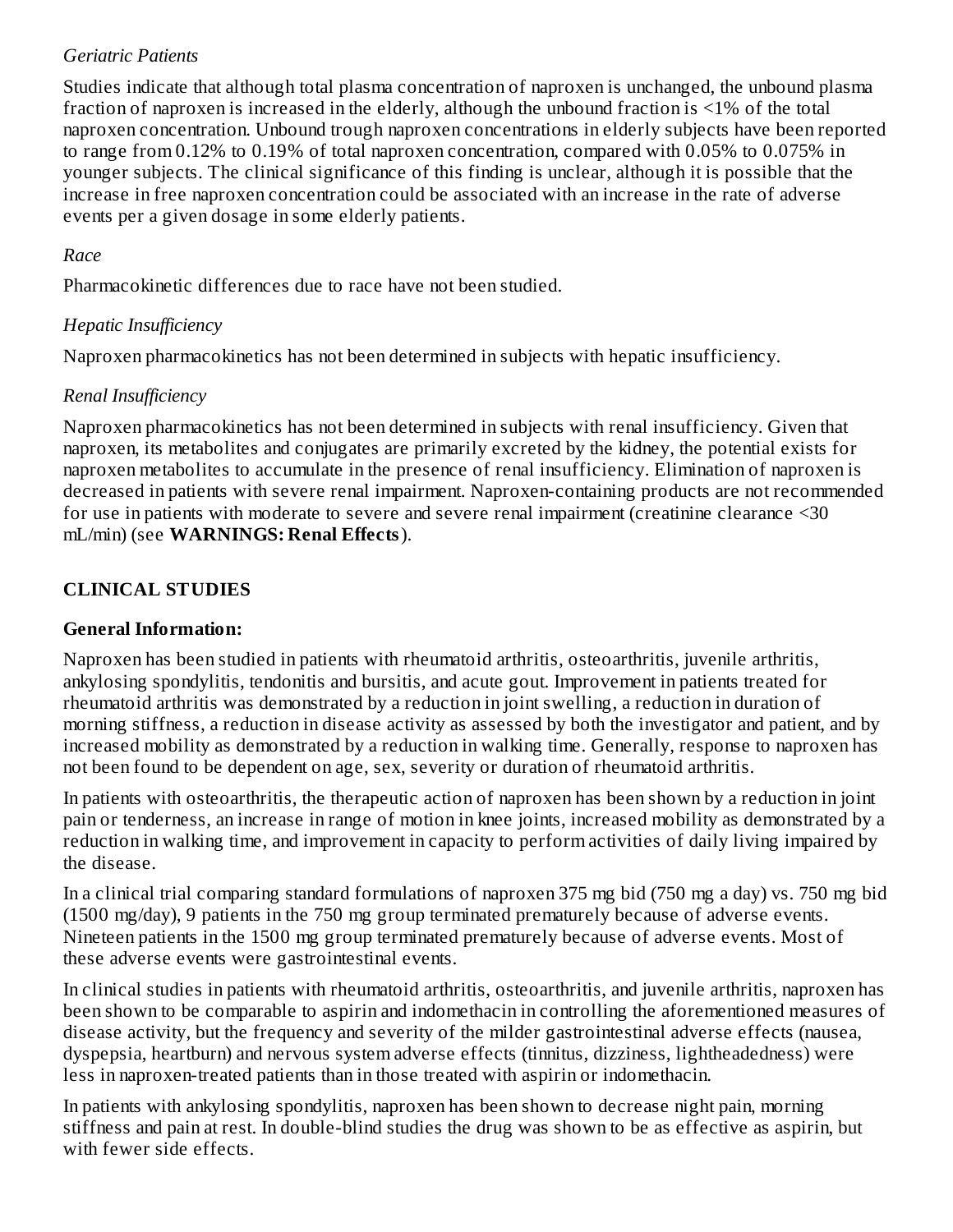In patients with acute gout, a favorable response to naproxen was shown by significant clearing of inflammatory changes (e.g., decrease in swelling, heat) within 24 to 48 hours, as well as by relief of pain and tenderness.

Naproxen has been studied in patients with mild to moderate pain secondary to postoperative, orthopedic, postpartum episiotomy and uterine contraction pain and dysmenorrhea. Onset of pain relief can begin within 1 hour in patients taking naproxen and within 30 minutes in patients taking naproxen sodium. Analgesic effect was shown by such measures as reduction of pain intensity scores, increase in pain relief scores, decrease in numbers of patients requiring additional analgesic medication, and delay in time to remedication. The analgesic effect has been found to last for up to 12 hours.

Naproxen may be used safely in combination with gold salts and/or corticosteroids; however, in controlled clinical trials, when added to the regimen of patients receiving corticosteroids, it did not appear to cause greater improvement over that seen with corticosteroids alone. Whether naproxen has a "steroid-sparing" effect has not been adequately studied. When added to the regimen of patients receiving gold salts, naproxen did result in greater improvement. Its use in combination with salicylates is not recommended because there is evidence that aspirin increases the rate of excretion of naproxen and data are inadequate to demonstrate that naproxen and aspirin produce greater improvement over that achieved with aspirin alone. In addition, as with other NSAIDs, the combination may result in higher frequency of adverse events than demonstrated for either product alone.

In  $^{51}$ Cr blood loss and gastroscopy studies with normal volunteers, daily administration of 1000 mg of naproxen as 1000 mg of naproxen tablets has been demonstrated to cause statistically significantly less gastric bleeding and erosion than 3250 mg of aspirin.

### **Geriatric Patients:**

The hepatic and renal tolerability of long-term naproxen administration was studied in two double-blind clinical trials involving 586 patients. Of the patients studied, 98 patients were age 65 and older and 10 of the 98 patients were age 75 and older. Naproxen was administered at doses of 375 mg twice daily or 750 mg twice daily for up to 6 months. Transient abnormalities of laboratory tests assessing hepatic and renal function were noted in some patients, although there were no differences noted in the occurrence of abnormal values among different age groups.

# **INDICATIONS AND USAGE**

Carefully consider the potential benefits and risks of naproxen tablets other treatment options before deciding to use naproxen tablets. Use the lowest effective dose for the shortest duration consistent with individual patient treatment goals (see **WARNINGS**).

Naproxen is indicated:

- For the relief of the signs and symptoms of rheumatoid arthritis
- For the relief of the signs and symptoms of osteoarthritis
- For the relief of the signs and symptoms of ankylosing spondylitis
- For the relief of the signs and symptoms of juvenile arthritis

Naproxen is indicated:

- For relief of the signs and symptoms of tendonitis
- For relief of the signs and symptoms of bursitis
- For relief of the signs and symptoms of acute gout
- For the management of pain
- For the management of primary dysmenorrhea

# **CONTRAINDICATIONS**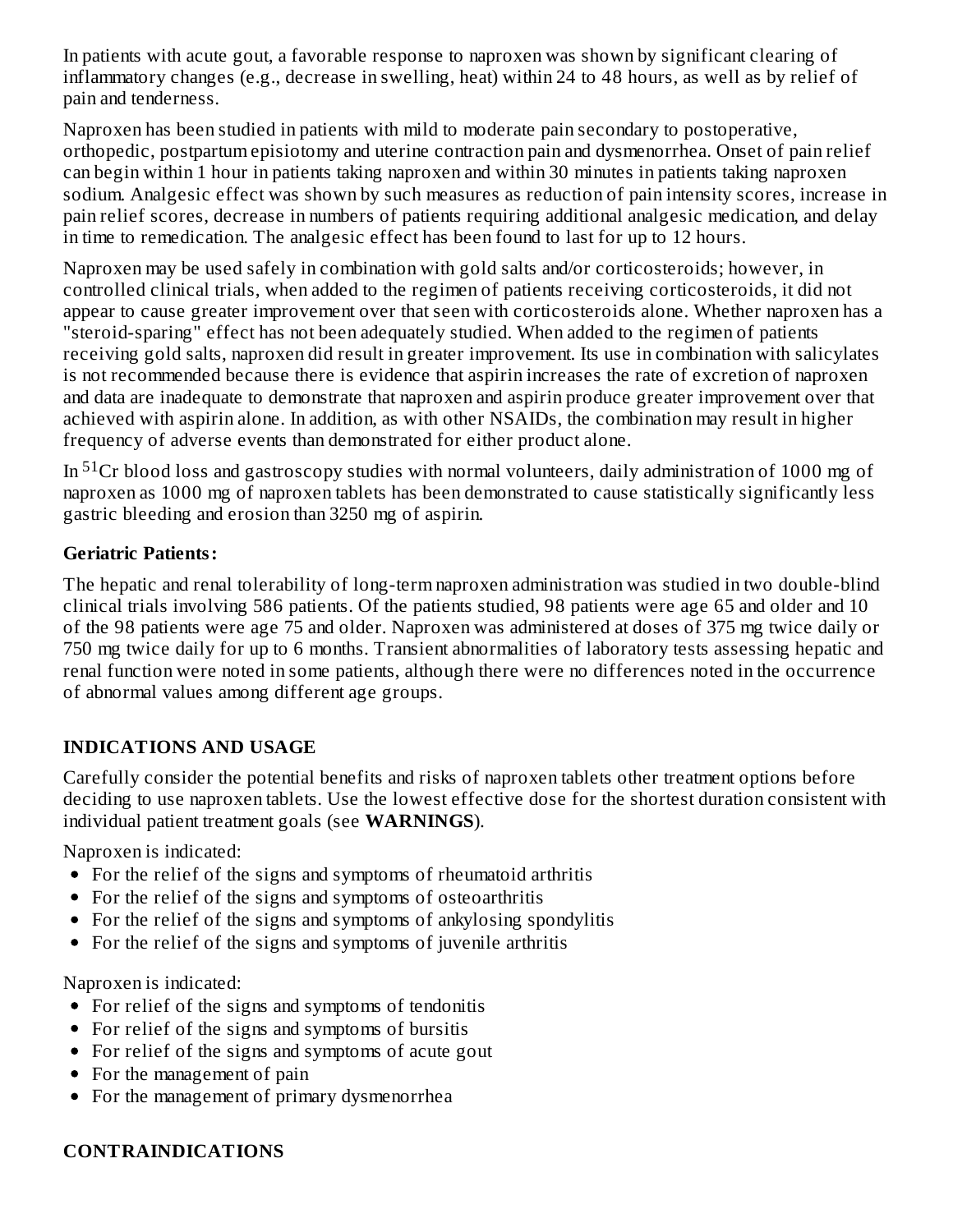Naproxen tablets contraindicated in patients with known hypersensitivity to naproxen.

Naproxen tablets should not be given to patients who have experienced asthma, urticaria, or allergictype reactions after taking aspirin or other NSAIDs. Severe, rarely fatal, anaphylactic-like reactions to NSAIDs have been reported in such patients (see **WARNINGS: Anaphylactoid Reactions** and **PRECAUTIONS: Preexisting Asthma**).

Naproxen is contraindicated for the treatment of peri-operative pain in the setting of coronary artery bypass graft (CABG) surgery (see **WARNINGS**).

### **WARNINGS**

### **Cardiovas cular Effects:**

### *Cardiovascular Effects*

Clinical trials of several COX-2 selective and nonselective NSAIDs of up to three years duration have shown an increased risk of serious cardiovascular (CV) thrombotic events, myocardial infarction, and stroke, which can be fatal. All NSAIDs, both COX-2 selective and nonselective, may have a similar risk. Patients with known CV disease or risk factors for CV disease may be at greater risk. To minimize the potential risk for an adverse CV event in patients treated with an NSAID, the lowest effective dose should be used for the shortest duration possible. Physicians and patients should remain alert for the development of such events, even in the absence of previous CV symptoms. Patients should be informed about the signs and/or symptoms of serious CV events and the steps to take if they occur.

There is no consistent evidence that concurrent use of aspirin mitigates the increased risk of serious CV thrombotic events associated with NSAID use. The concurrent use of aspirin and an NSAID does increase the risk of serious GI events (see **Gastrointestinal Effects – Risk of Ulceration, Bleeding, and Perforation**).

Two large, controlled, clinical trials of a COX-2 selective NSAID for the treatment of pain in the first 10-14 days following CABG surgery found an increased incidence of myocardial infarction and stroke (see **CONTRAINDICATIONS**).

# *Hypertension*

NSAIDs, including naproxen tablets, can lead to onset of new hypertension or worsening of preexisting hypertension, either of which may contribute to the increased incidence of CV events. Patients taking thiazides or loop diuretics may have impaired response to these therapies when taking NSAIDs. NSAIDs, including naproxen tablets, should be used with caution in patients with hypertension. Blood pressure (BP) should be monitored closely during the initiation of NSAID treatment and throughout the course of therapy.

### *Congestive Heart Failure and Edema*

Fluid retention, edema, and peripheral edema have been observed in some patients taking NSAIDs. Naproxen tablets should be used with caution in patients with fluid retention, hypertension, or heart failure.

# **Gastrointestinal Effects – Risk of Ulceration, Bleeding, and Perforation:**

NSAIDs, including naproxen tablets, can cause serious gastrointestinal (GI) adverse events including inflammation, bleeding, ulceration, and perforation of the stomach, small intestine, or large intestine, which can be fatal.

These serious adverse events can occur at any time, with or without warning symptoms, in patients treated with NSAIDs. Only one in five patients, who develop a serious upper GI adverse event on NSAID therapy, is symptomatic. Upper GI ulcers, gross bleeding, or perforation caused by NSAIDs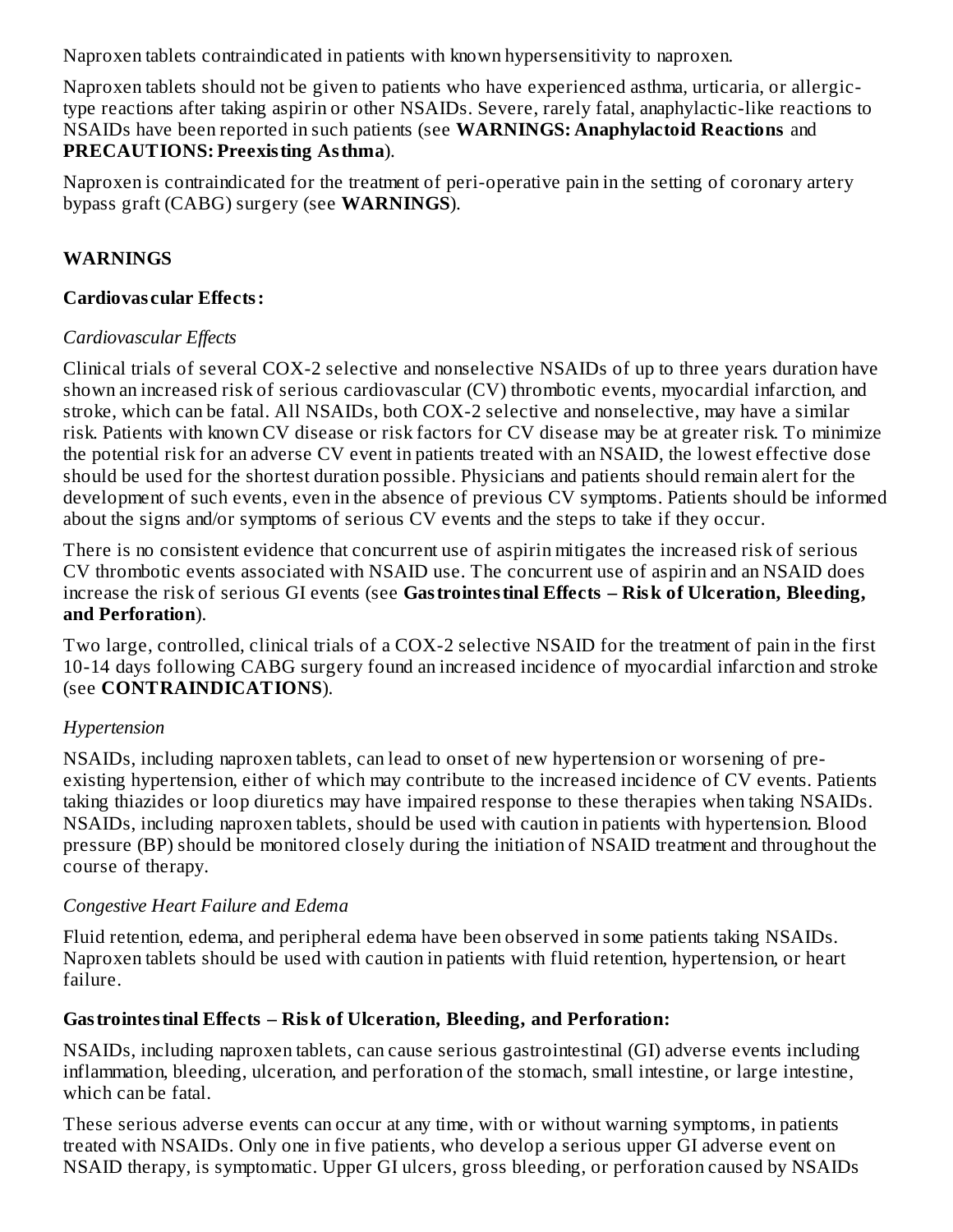occur in approximately 1% of patients treated for 3-6 months, and in about 2-4% of patients treated for one year. These trends continue with longer duration of use, increasing the likelihood of developing a serious GI event at some time during the course of therapy. However, even short-term therapy is not without risk. The utility of periodic laboratory monitoring has not been demonstrated, nor has it been adequately assessed. Only 1 in 5 patients who develop a serious upper GI adverse event on NSAID therapy is symptomatic.

NSAIDs should be prescribed with extreme caution in those with a prior history of ulcer disease or gastrointestinal bleeding. Patients with a prior history of peptic ulcer disease and/or gastrointestinal bleeding who use NSAIDs have a greater than 10-fold increased risk for developing a GI bleed compared to patients with neither of these risk factors. Other factors that increase the risk for GI bleeding in patients treated with NSAIDs include concomitant use of oral corticosteroids or anticoagulants, longer duration of NSAID therapy, smoking, use of alcohol, older age, and poor general health status. Most spontaneous reports of fatal GI events are in elderly or debilitated patients and therefore, special care should be taken in treating this population. To minimize the potential risk for an adverse GI event in patients treated with an NSAID, the lowest effective dose should be used for the shortest possible duration. Patients and physicians should remain alert for signs and symptoms of GI ulceration and bleeding during NSAID therapy and promptly initiate additional evaluation and treatment if a serious GI adverse event is suspected. This should include discontinuation of the NSAID until a serious GI adverse event is ruled out. For high risk patients, alternate therapies that do not involve NSAIDs should be considered.

Epidemiological studies, both of the case-control and cohort design, have demonstrated an association between use of psychotropic drugs that interfere with serotonin reuptake and the occurrence of upper gastrointestinal bleeding. In two studies, concurrent use of an NSAID or aspirin potentiated the risk of bleeding (see **PRECAUTIONS - Drug Interactions**). Although these studies focused on upper gastrointestinal bleeding, there is reason to believe that bleeding at other sites may be similarly potentiated.

NSAIDs should be given with care to patients with a history of inflammatory bowel disease (ulcerative colitis, Crohn's disease) as their condition may be exacerbated.

# **Renal Effects:**

Long-term administration of NSAIDs has resulted in renal papillary necrosis and other renal injury. Renal toxicity has also been seen in patients in whom renal prostaglandins have a compensatory role in the maintenance of renal perfusion. In these patients, administration of a nonsteroidal anti-inflammatory drug may cause a dose-dependent reduction in prostaglandin formation and, secondarily, in renal blood flow, which may precipitate overt renal decompensation. Patients at greatest risk of this reaction are those with impaired renal function, hypovolemia, heart failure, liver dysfunction, salt depletion, those taking diuretics and ACE inhibitors, and the elderly. Discontinuation of nonsteroidal anti-inflammatory drug therapy is usually followed by recovery to the pretreatment state (see **WARNINGS: Advanced Renal Dis eas e**).

### **Advanced Renal Dis eas e:**

No information is available from controlled clinical studies regarding the use of naproxen tablets in patients with advanced renal disease. Therefore, treatment with naproxen tablets is not recommended in these patients with advanced renal disease. If naproxen tablets therapy must be initiated, close monitoring of the patient's renal function is advisable.

### **Anaphylactoid Reactions:**

As with other NSAIDs, anaphylactoid reactions may occur in patients without known prior exposure to naproxen. Naproxen should not be given to patients with the aspirin triad. This symptom complex typically occurs in asthmatic patients who experience rhinitis with or without nasal polyps, or who exhibit severe, potentially fatal bronchospasm after taking aspirin or other NSAIDs (see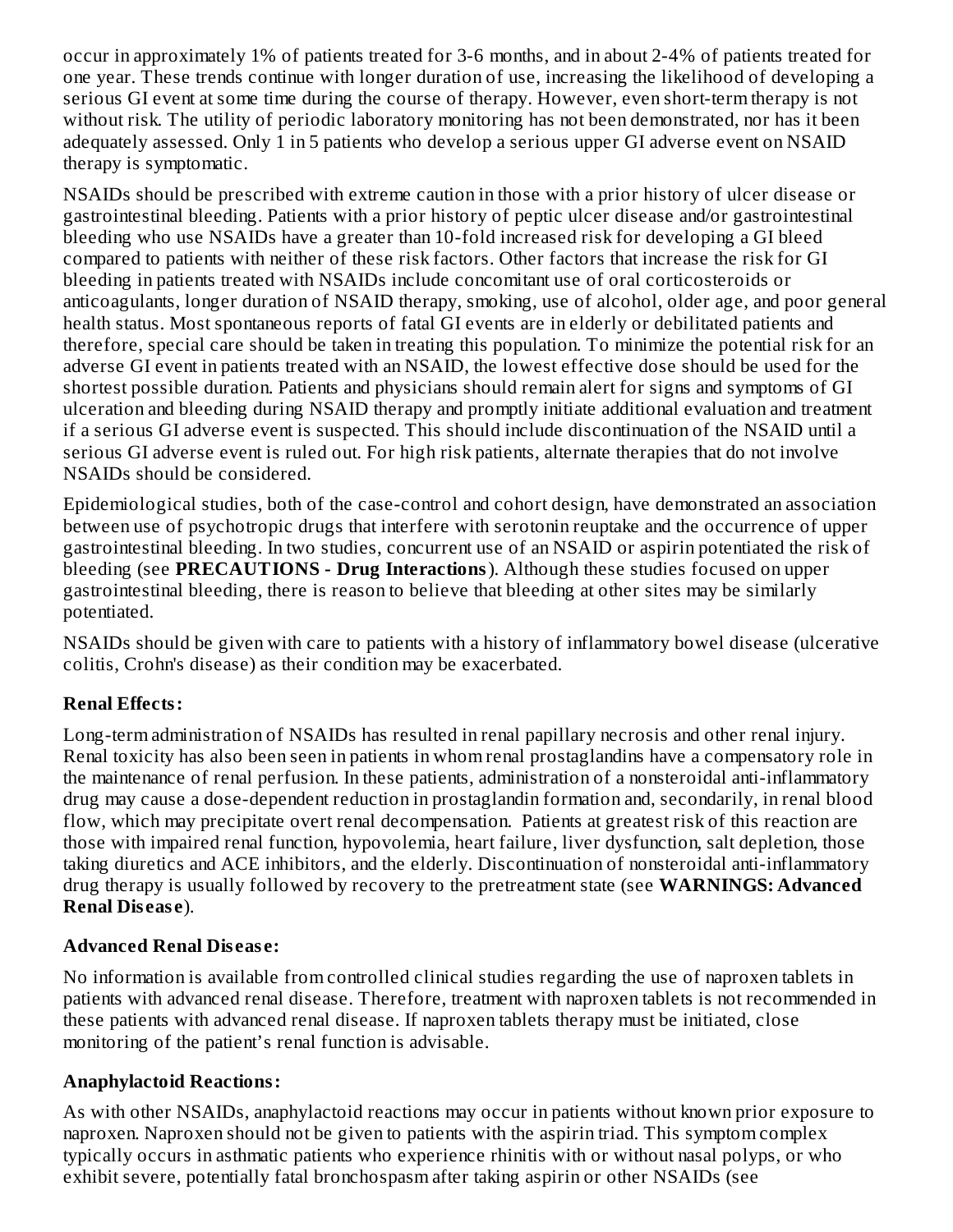**CONTRAINDICATIONS** and **PRECAUTIONS: Preexisting Asthma**). Emergency help should be sought in cases where an anaphylactoid reaction occurs. Anaphylactoid reactions, like anaphylaxis, may have a fatal outcome.

### **Skin Reactions:**

NSAIDs, including naproxen, can cause serious skin adverse events such as exfoliative dermatitis, Stevens-Johnson Syndrome (SJS), and toxic epidermal necrolysis (TEN), which can be fatal. These serious events may occur without warning. Patients should be informed about the signs and symptoms of serious skin manifestations and use of the drug should be discontinued at the first appearance of skin rash or any other sign of hypersensitivity.

### **Pregnancy:**

In late pregnancy, as with other NSAIDs, naproxen should be avoided because it may cause premature closure of the ductus arteriosus.

# **PRECAUTIONS**

### **General:**

#### **Naproxen-containing products such as Naproxen Tablets and other naproxen products should not be us ed concomitantly since they all circulate in the plasma as the naproxen anion.**

Naproxen cannot be expected to substitute for corticosteroids or to treat corticosteroid insufficiency. Abrupt discontinuation of corticosteroids may lead to disease exacerbation. Patients on prolonged corticosteroid therapy should have their therapy tapered slowly if a decision is made to discontinue corticosteroids and the patient should be observed closely for any evidence of adverse effects, including adrenal insufficiency and exacerbation of symptoms of arthritis.

Patients with initial hemoglobin values of 10 g or less who are to receive long-term therapy should have hemoglobin values determined periodically.

The pharmacological activity of naproxen in reducing fever and inflammation may diminish the utility of these diagnostic signs in detecting complications of presumed noninfectious, non-inflammatory painful conditions.

Because of adverse eye findings in animal studies with drugs of this class, it is recommended that ophthalmic studies be carried out if any change or disturbance in vision occurs.

# **Hepatic Effects:**

Borderline elevations of one or more liver tests may occur in up to 15% of patients taking NSAIDs including naproxen. Hepatic abnormalities may be the result of hypersensitivity rather than direct toxicity. These laboratory abnormalities may progress, may remain essentially unchanged, or may be transient with continued therapy. The SGPT (ALT) test is probably the most sensitive indicator of liver dysfunction. Notable elevations of ALT or AST (approximately three or more times the upper limit of normal) have been reported in approximately 1% of patients in clinical trials with NSAIDs. In addition, rare cases of severe hepatic reactions, including jaundice and fatal fulminant hepatitis, liver necrosis and hepatic failure, some of them with fatal outcomes have been reported.

A patient with symptoms and/or signs suggesting liver dysfunction, or in whom an abnormal liver test has occurred, should be evaluated for evidence of the development of more severe hepatic reaction while on therapy with naproxen.

If clinical signs and symptoms consistent with liver disease develop, or if systemic manifestations occur (e.g., eosinophilia, rash, etc.), naproxen should be discontinued.

Chronic alcoholic liver disease and probably other diseases with decreased or abnormal plasma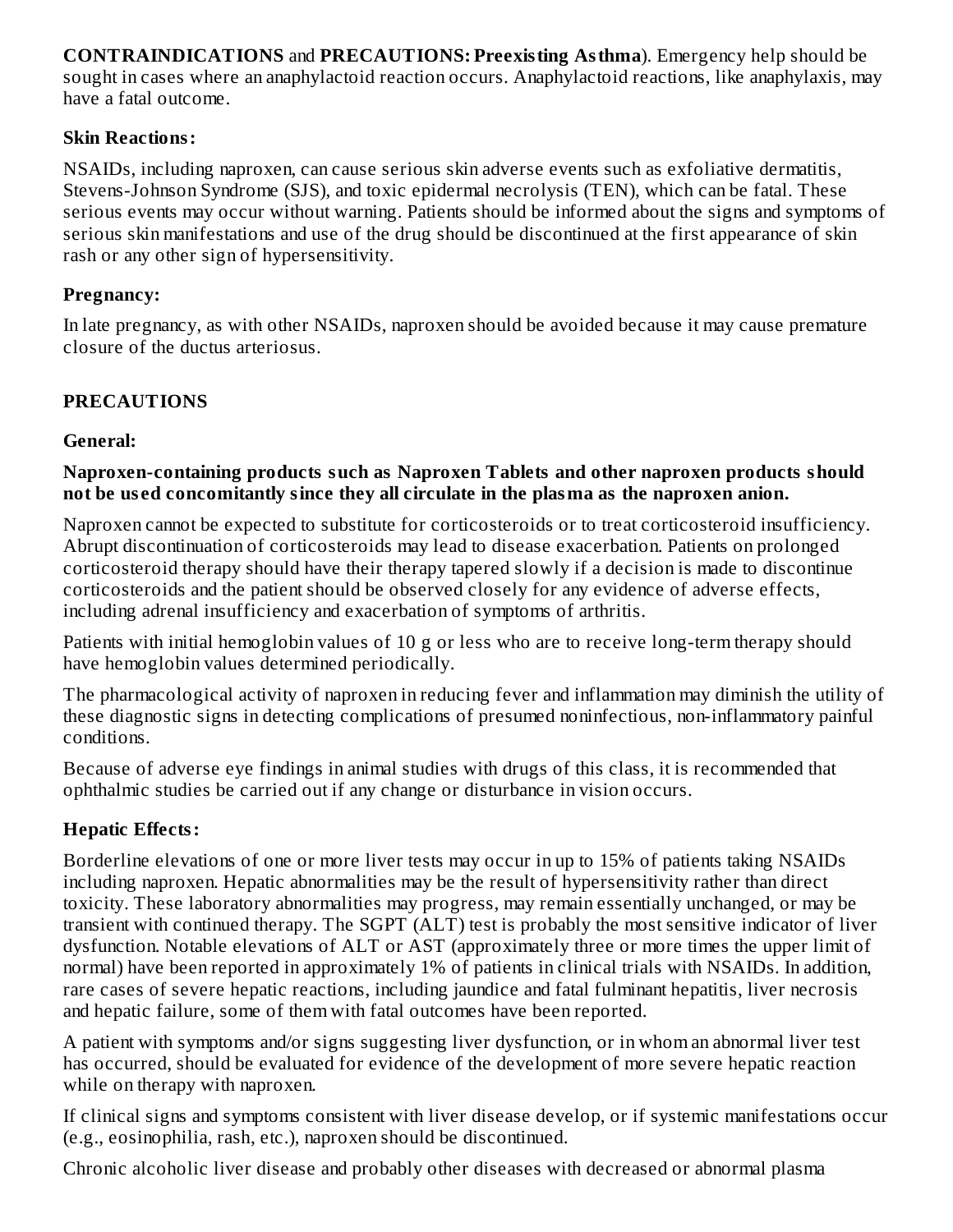proteins (albumin) reduce the total plasma concentration of naproxen, but the plasma concentration of unbound naproxen is increased. Caution is advised when high doses are required and some adjustment of dosage may be required in these patients. It is prudent to use the lowest effective dose.

# **Hematological Effects:**

Anemia is sometimes seen in patients receiving NSAIDs, including naproxen. This may be due to fluid retention, occult or gross GI blood loss, or an incompletely described effect upon erythropoiesis. Patients on long-term treatment with NSAIDs, including naproxen, should have their hemoglobin or hematocrit checked if they exhibit any signs or symptoms of anemia.

NSAIDs inhibit platelet aggregation and have been shown to prolong bleeding time in some patients. Unlike aspirin, their effect on platelet function is quantitatively less, of shorter duration, and reversible. Patients receiving naproxen who may be adversely affected by alterations in platelet function, such as those with coagulation disorders or patients receiving anticoagulants, should be carefully monitored.

# **Preexisting Asthma:**

Patients with asthma may have aspirin-sensitive asthma. The use of aspirin in patients with aspirinsensitive asthma has been associated with severe bronchospasm, which can be fatal. Since cross reactivity, including bronchospasm, between aspirin and other nonsteroidal anti-inflammatory drugs has been reported in such aspirin-sensitive patients, naproxen should not be administered to patients with this form of aspirin sensitivity and should be used with caution in patients with preexisting asthma.

# **Information for Patients:**

**Patients should be informed of the following information before initiating therapy with an NSAID and periodically during the cours e of ongoing therapy. Patients should also be encouraged to read the NSAID Medication Guide that accompanies each pres cription dispens ed.**

- Naproxen, like other NSAIDs, may cause serious CV side effects, such as MI or stroke, which may  $\bullet$ result in hospitalization and even death. Although serious CV events can occur without warning symptoms, patients should be alert for the signs and symptoms of chest pain, shortness of breath, weakness, slurring of speech, and should ask for medical advice when observing any indicative sign or symptoms. Patients should be apprised of the importance of this follow-up (see **WARNINGS: Cardiovas cular Effects**).
- Naproxen tablets, like other NSAIDs, can cause GI discomfort and, rarely, serious GI side effects, such as ulcers and bleeding, which may result in hospitalization and even death. Although serious GI tract ulcerations and bleeding can occur without warning symptoms, patients should be alert for the signs and symptoms of ulcerations and bleeding, and should ask for medical advice when observing any indicative sign or symptoms including epigastric pain, dyspepsia, melena, and hematemesis. Patients should be apprised of the importance of this follow-up (see **WARNINGS: Gastrointestinal Effects: Risk of Ulceration, Bleeding, and Perforation**).
- Naproxen tablets, like other NSAIDs, can cause serious skin side effects such as exfoliative dermatitis, SJS, and TEN, which may result in hospitalizations and even death. Although serious skin reactions may occur without warning, patients should be alert for the signs and symptoms of skin rash and blisters, fever, or other signs of hypersensitivity such as itching, and should ask for medical advice when observing any indicative signs or symptoms. Patients should be advised to stop the drug immediately if they develop any type of rash and contact their physicians as soon as possible.
- Patients should promptly report signs or symptoms of unexplained weight gain or edema to their physicians.
- Patients should be informed of the warning signs and symptoms of hepatotoxicity (e.g., nausea, fatigue, lethargy, pruritus, jaundice, right upper quadrant tenderness, and "flu-like" symptoms). If these occur, patients should be instructed to stop therapy and seek immediate medical therapy.
- Patients should be informed of the signs of an anaphylactoid reaction (e.g., difficulty breathing,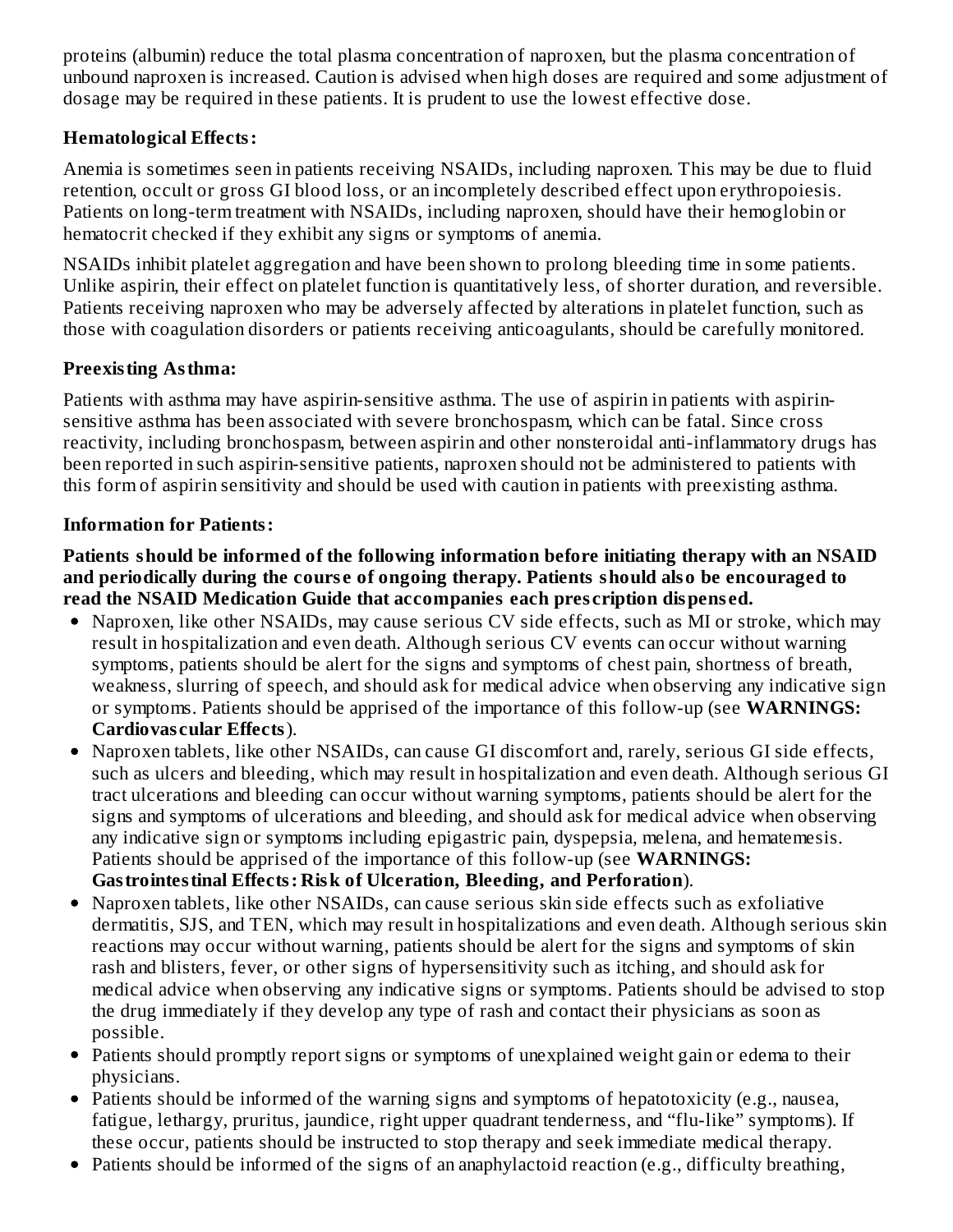swelling of the face or throat). If these occur, patients should be instructed to seek immediate emergency help (see **WARNINGS**).

- In late pregnancy, as with other NSAIDs, naproxen tablets should be avoided because it may cause premature closure of the ductus arteriosus.
- Caution should be exercised by patients whose activities require alertness if they experience drowsiness, dizziness, vertigo or depression during therapy with naproxen.

### **Laboratory Tests:**

Because serious GI tract ulcerations and bleeding can occur without warning symptoms, physicians should monitor for signs or symptoms of GI bleeding. Patients on long-term treatment with NSAIDs should have their CBC and a chemistry profile checked periodically. If clinical signs and symptoms consistent with liver or renal disease develop, systemic manifestations occur (e.g., eosinophilia, rash, etc.) or if abnormal liver tests persist or worsen, naproxen tablets should be discontinued.

### **Drug Interactions:**

### *ACE-inhibitors*

Reports suggest that NSAIDs may diminish the antihypertensive effect of ACE-inhibitors. This interaction should be given consideration in patients taking NSAIDs concomitantly with ACE-inhibitors.

### *Antacids and Sucralfate*

Concomitant administration of some antacids (magnesium oxide or aluminum hydroxide) and sucralfate can delay the absorption of naproxen.

### *Aspirin*

When naproxen is administered with aspirin, its protein binding is reduced, although the clearance of free naproxen is not altered. The clinical significance of this interaction is not known; however, as with other NSAIDs, concomitant administration of naproxen and aspirin is not generally recommended because of the potential of increased adverse effects.

### *Cholestyramine*

As with other NSAIDs, concomitant administration of cholestyramine can delay the absorption of naproxen.

# *Diuretics*

Clinical studies, as well as post-marketing observations, have shown that naproxen can reduce the natriuretic effect of furosemide and thiazides in some patients. This response has been attributed to inhibition of renal prostaglandin synthesis. During concomitant therapy with NSAIDs, the patient should be observed closely for signs of renal failure (see **WARNINGS: Renal Effects**), as well as to assure diuretic efficacy.

### *Lithium*

NSAIDs have produced an elevation of plasma lithium levels and a reduction in renal lithium clearance. The mean minimum lithium concentration increased 15% and the renal clearance was decreased by approximately 20%. These effects have been attributed to inhibition of renal prostaglandin synthesis by the NSAID. Thus, when NSAIDs and lithium are administered concurrently, subjects should be observed carefully for signs of lithium toxicity.

### *Methotrexate*

NSAIDs have been reported to competitively inhibit methotrexate accumulation in rabbit kidney slices. Naproxen and other nonsteroidal anti-inflammatory drugs have been reported to reduce the tubular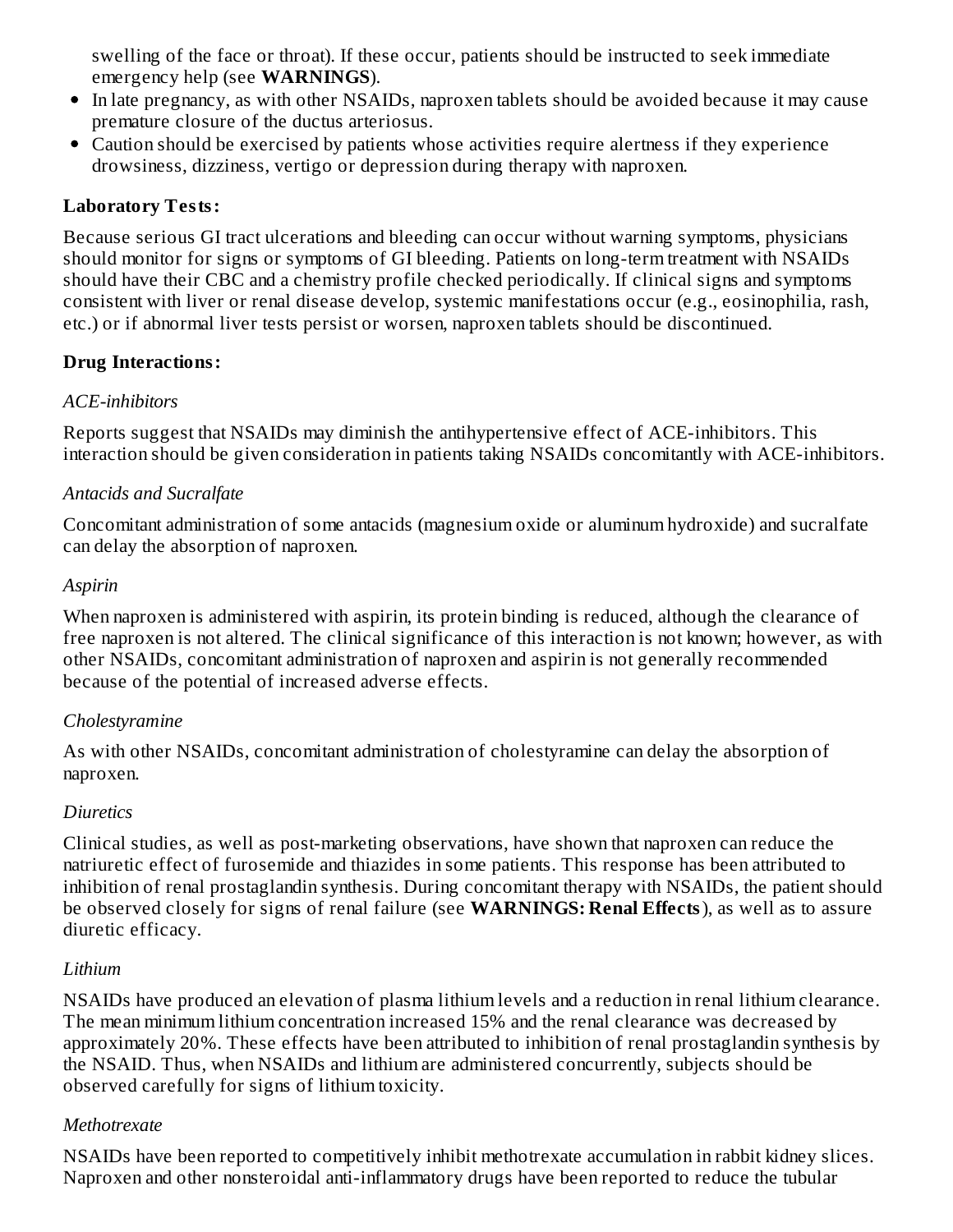secretion of methotrexate in an animal model. This may indicate that they could enhance the toxicity of methotrexate. Caution should be used when NSAIDs are administered concomitantly with methotrexate.

### *Warfarin*

The effects of warfarin and NSAIDs on GI bleeding are synergistic, such that users of both drugs together have a risk of serious GI bleeding higher than users of either drug alone. No significant interactions have been observed in clinical studies with naproxen and coumarin-type anticoagulants. However, caution is advised since interactions have been seen with other nonsteroidal agents of this class. The free fraction of warfarin may increase substantially in some subjects and naproxen interferes with platelet function.

### *Selective Serotonin Reuptake Inhibitors (SSRls)*

There is an increased risk of gastrointestinal bleeding when selective serotonin reuptake inhibitors (SSRIs) are combined with NSAIDs. Caution should be used when NSAIDs are administed concomintantly with SSRIs.

### *Other Information Concerning Drug Interactions*

Naproxen is highly bound to plasma albumin; it thus has a theoretical potential for interaction with other albumin-bound drugs such as coumarin-type anticoagulants, sulphonylureas, hydantoins, other NSAIDs, and aspirin. Patients simultaneously receiving naproxen and a hydantoin, sulphonamide or sulphonylurea should be observed for adjustment of dose if required.

Naproxen and other nonsteroidal anti-inflammatory drugs can reduce the antihypertensive effect of propranolol and other beta-blockers.

Probenecid given concurrently increases naproxen anion plasma levels and extends its plasma half-life significantly.

# **Drug/Laboratory Test Interaction:**

Naproxen may decrease platelet aggregation and prolong bleeding time. This effect should be kept in mind when bleeding times are determined.

The administration of naproxen may result in increased urinary values for 17-ketogenic steroids because of an interaction between the drug and/or its metabolites with m-di-nitrobenzene used in this assay. Although 17-hydroxy-corticosteroid measurements (Porter-Silber test) do not appear to be artifactually altered, it is suggested that therapy with naproxen be temporarily discontinued 72 hours before adrenal function tests are performed if the Porter-Silber test is to be used.

Naproxen may interfere with some urinary assays of 5-hydroxy indoleacetic acid (5HIAA).

### **Carcinogenesis:**

A 2-year study was performed in rats to evaluate the carcinogenic potential of naproxen at rat doses of 8, 16, and 24 mg/kg/day (50, 100, and 150 mg/m<sup>2</sup>). The maximum dose used was 0.28 times the systemic exposure to humans at the recommended dose. No evidence of tumorigenicity was found.

# **Pregnancy:**

Teratogenic Effects

# *Pregnancy Category C*

Reproduction studies have been performed in rats at 20 mg/kg/day (125 mg/m<sup>2</sup>/day, 0.23 times the human systemic exposure), rabbits at 20 mg/kg/day (220 mg/m<sup>2</sup>/day, 0.27 times the human systemic exposure), and mice at 170 mg/kg/day (510 mg/m<sup>2</sup>/day, 0.28 times the human systemic exposure) with no evidence of impaired fertility or harm to the fetus due to the drug. However, animal reproduction studies are not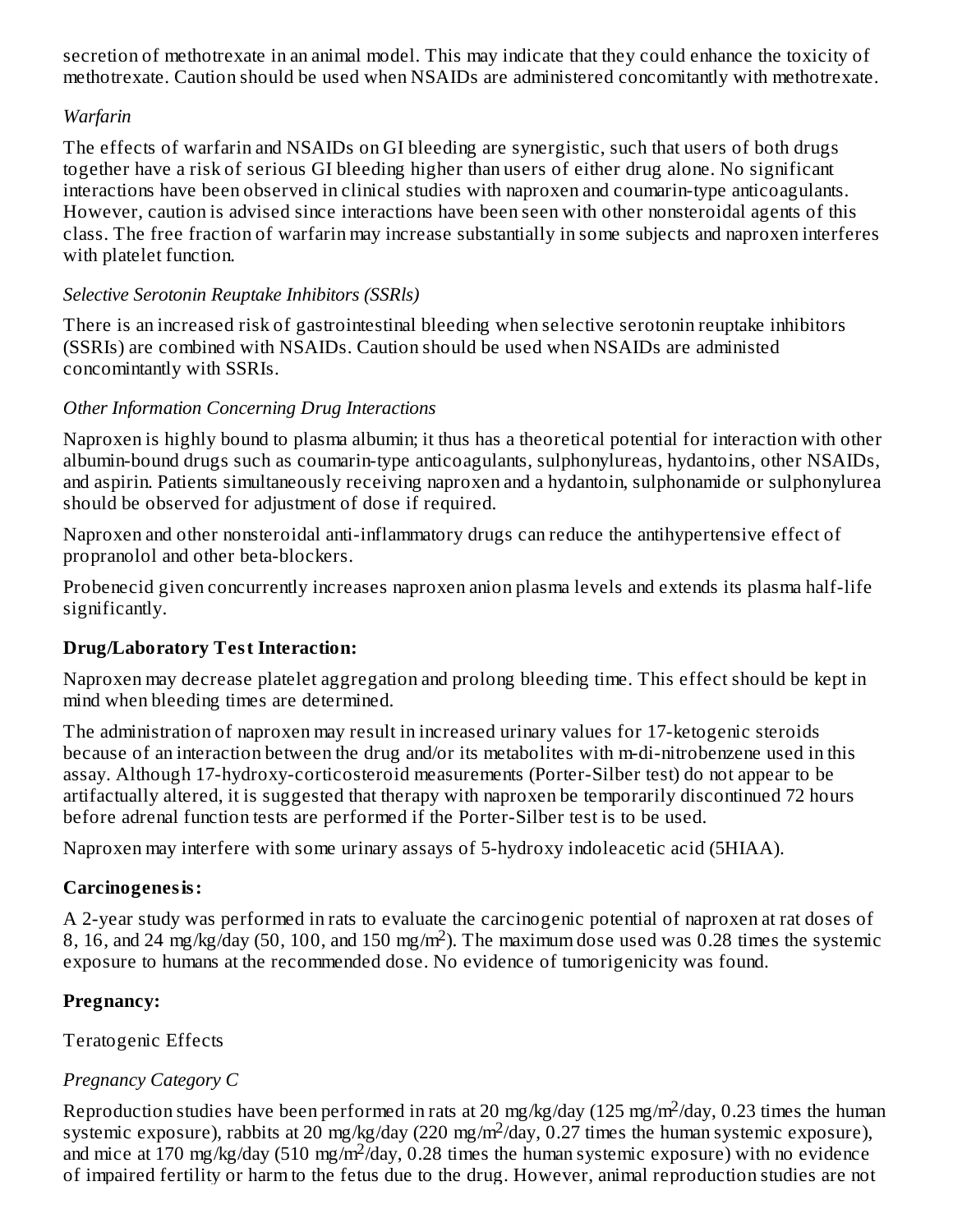always predictive of human response. There are no adequate and well-controlled studies in pregnant women. Naproxen tablets should be used in pregnancy only if the potential benefit justifies the potential risk to the fetus.

### *Nonteratogenic Effects:*

There is some evidence to suggest that when inhibitors of prostaglandin synthesis are used to delay preterm labor there is an increased risk of neonatal complications such as necrotizing enterocolitis, patent ductus arteriosus and intracranial hemorrhage. Naproxen treatment given in late pregnancy to delay parturition has been associated with persistent pulmonary hypertension, renal dysfunction and abnormal prostaglandin E levels in preterm infants. Because of the known effects of nonsteroidal antiinflammatory drugs on the fetal cardiovascular system (closure of ductus arteriosus), use during pregnancy (particularly late pregnancy) should be avoided.

# **Labor and Delivery:**

In rat studies with NSAIDs, as with other drugs known to inhibit prostaglandin synthesis, an increased incidence of dystocia, delayed parturition, and decreased pup survival occurred. Naproxen-containing products are not recommended in labor and delivery because, through its prostaglandin synthesis inhibitory effect, naproxen may adversely affect fetal circulation and inhibit uterine contractions, thus increasing the risk of uterine hemorrhage. The effects of naproxen tablets on labor and delivery in pregnant women are unknown.

# **Nursing Mothers:**

The naproxen anion has been found in the milk of lactating women at a concentration equivalent to approximately 1% of maximum naproxen concentration in plasma. Because of the possible adverse effects of prostaglandin-inhibiting drugs on neonates, use in nursing mothers should be avoided.

# **Pediatric Us e:**

Safety and effectiveness in pediatric patients below the age of 2 years have not been established. Pediatric dosing recommendations for juvenile arthritis are based on well-controlled studies (see **DOSAGE AND ADMINISTRATION**). There are no adequate effectiveness or dose-response data for other pediatric conditions, but the experience in juvenile arthritis and other use experience have established that single doses of 2.5 to 5 mg/kg, with total daily dose not exceeding 15 mg/kg/day, are well tolerated in pediatric patients over 2 years of age.

# **Geriatric Us e:**

Studies indicate that although total plasma concentration of naproxen is unchanged, the unbound plasma fraction of naproxen is increased in the elderly. Caution is advised when high doses are required and some adjustment of dosage may be required in elderly patients. As with other drugs used in the elderly, it is prudent to use the lowest effective dose.

Experience indicates that geriatric patients may be particularly sensitive to certain adverse effects of nonsteroidal anti-inflammatory drugs. Elderly or debilitated patients seem to tolerate peptic ulceration or bleeding less well when these events do occur. Most spontaneous reports of fatal GI events are in the geriatric population (see **WARNINGS**).

Naproxen is known to be substantially excreted by the kidney, and the risk of toxic reactions to this drug may be greater in patients with impaired renal function. Because elderly patients are more likely to have decreased renal function, care should be taken in dose selection, and it may be useful to monitor renal function. Geriatric patients may be at a greater risk for the development of a form of renal toxicity precipitated by reduced prostaglandin formation during administration of nonsteroidal anti-inflammatory drugs (see **WARNINGS: Renal Effects**).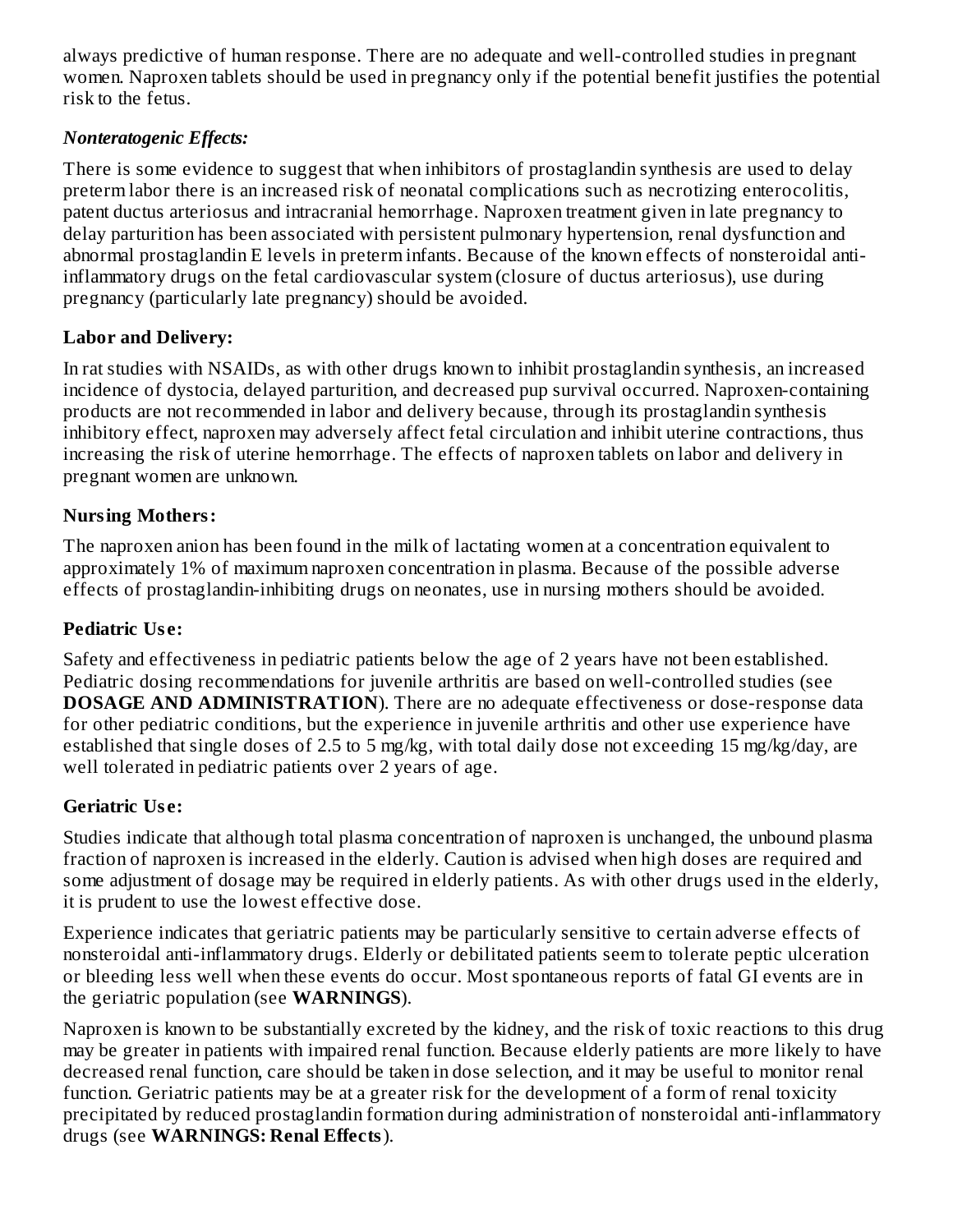### **ADVERSE REACTIONS**

Adverse reactions reported in controlled clinical trials in 960 patients treated for rheumatoid arthritis or osteoarthritis are listed below. In general, reactions in patients treated chronically were reported 2 to 10 times more frequently than they were in short-term studies in the 962 patients treated for mild to moderate pain or for dysmenorrhea. The most frequent complaints reported related to the gastrointestinal tract.

A clinical study found gastrointestinal reactions to be more frequent and more severe in rheumatoid arthritis patients taking daily doses of 1500 mg naproxen compared to those taking 750 mg naproxen (see **CLINICAL PHARMACOLOGY**).

In controlled clinical trials with about 80 pediatric patients and in well-monitored, open-label studies with about 400 pediatric patients with juvenile arthritis treated with naproxen, the incidence of rash and prolonged bleeding times were increased, the incidence of gastrointestinal and central nervous system reactions were about the same, and the incidence of other reactions were lower in pediatric patients than in adults.

In patients taking naproxen in clinical trials, the most frequently reported adverse experiences in approximately 1% to 10% of patients are:

### **Gastrointestinal (GI) Experiences, including:**

heartburn $^*$ , abdominal pain $^*$ , nausea $^*$ , constipation $^*$ , diarrhea, dyspepsia, stomatitis

### **Central Nervous System:**

headache $^*$ , dizziness $^*$ , drowsiness $^*$ , lightheadedness, vertigo

### **Dermatologic:**

pruritus (itching) $^{\ast}$ , skin eruptions $^{\ast}$ , ecchymoses $^{\ast}$ , sweating, purpura

### **Special Sens es:**

 $t$ innitus $^*$ , visual disturbances, hearing disturbances

### **Cardiovas cular:**

edema\*, palpitations

### **General:**

dyspnea<sup>\*</sup>, thirst

\*Incidence of reported reaction between 3% and 9%. Those reactions occurring in less than 3% of the patients are unmarked.

In patients taking NSAIDs, the following adverse experiences have also been reported in approximately 1% to 10% of patients.

# **Gastrointestinal (GI) Experiences, including:**

flatulence, gross bleeding/perforation, GI ulcers (gastric/duodenal), vomiting

### **General:**

abnormal renal function, anemia, elevated liver enzymes, increased bleeding time, rashes

The following are additional adverse experiences reported in <1% of patients taking naproxen during clinical trials and through postmarketing reports. Those adverse reactions observed through postmarketing reports are italicized.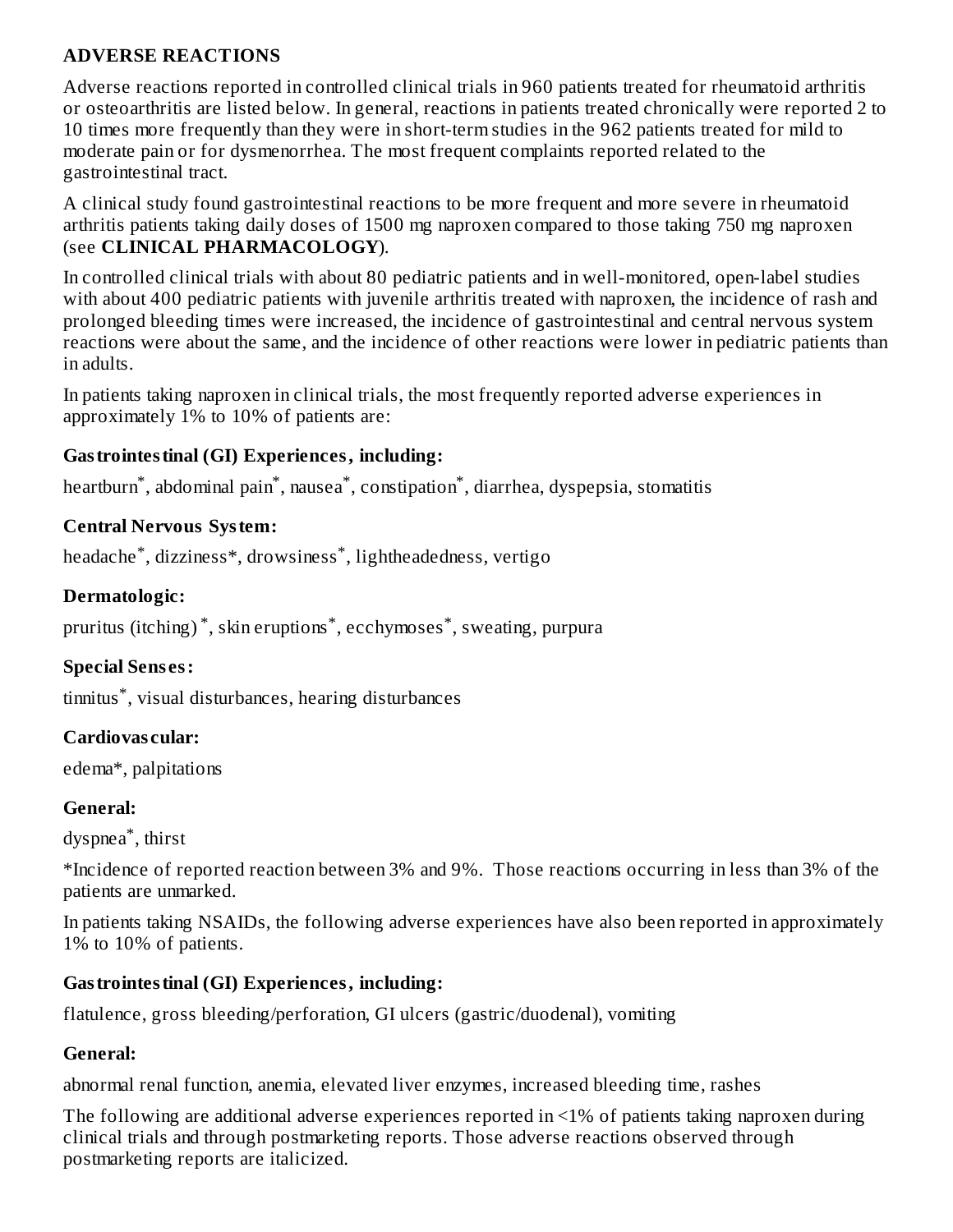### **Body as a Whole:**

*anaphylactoid reactions, angioneurotic edema, menstrual disorders, pyrexia (chills and fever)*

#### **Cardiovas cular:**

*congestive heart failure, vasculitis, hypertension, pulmonary edema*

#### **Gastrointestinal:**

gastrointestinal bleeding and/or *perforation, hematemesis,* pancreatitis, vomiting, *colitis, exacerbation of inflammatory bowel disease (ulcerative colitis, Crohn's disease), nonpeptic gastrointestinal ulceration, ulcerative stomatitis, esophagitis, peptic ulceration*

#### **Hepatobiliary:**

jaundice, *abnormal liver function tests, hepatitis (some cases have been fatal)*

#### **Hemic and Lymphatic:**

*eosinophilia, leucopenia,* melena, thrombocytopenia, agranulocytosis, *granulocytopenia, hemolytic anemia, aplastic anemia*

#### **Metabolic and Nutritional:**

*hyperglycemia, hypoglycemia*

#### **Nervous System:**

inability to concentrate, *depression, dream abnormalities, insomnia, malaise, myalgia, muscle weakness, aseptic meningitis, cognitive dysfunction, convulsions*

#### **Respiratory:**

*eosinophilic pneumonitis, asthma*

### **Dermatologic:**

*alopecia, urticaria,* skin rashes, *toxic epidermal necrolysis, erythema multiforme, erythema nodosum, fixed drug eruption, lichen planus, pustular reaction, systemic lupus erythematoses, bullous reactions, including Stevens-Johnson syndrome, photosensitive dermatitis, photosensitivity reactions, including rare cases resembling porphyria cutanea tarda (pseudoporphyria) or epidermolysis bullosa. If skin fragility, blistering or other symptoms suggestive of pseudoporphyria occur, treatment should be discontinued and the patient monitored.*

### **Special Sens es:**

*hearing impairment, corneal opacity, papillitis, retrobulbar optic neuritis, papilledema*

### **Urogenital:**

*glomerular nephritis, hematuria, hyperkalemia, interstitial nephritis, nephrotic syndrome, renal disease, renal failure, renal papillary necrosis, raised serum creatinine*

### **Reproduction (female):**

#### *infertility*

In patients taking NSAIDs, the following adverse experiences have also been reported in <1% of patients.

### **Body as a Whole:**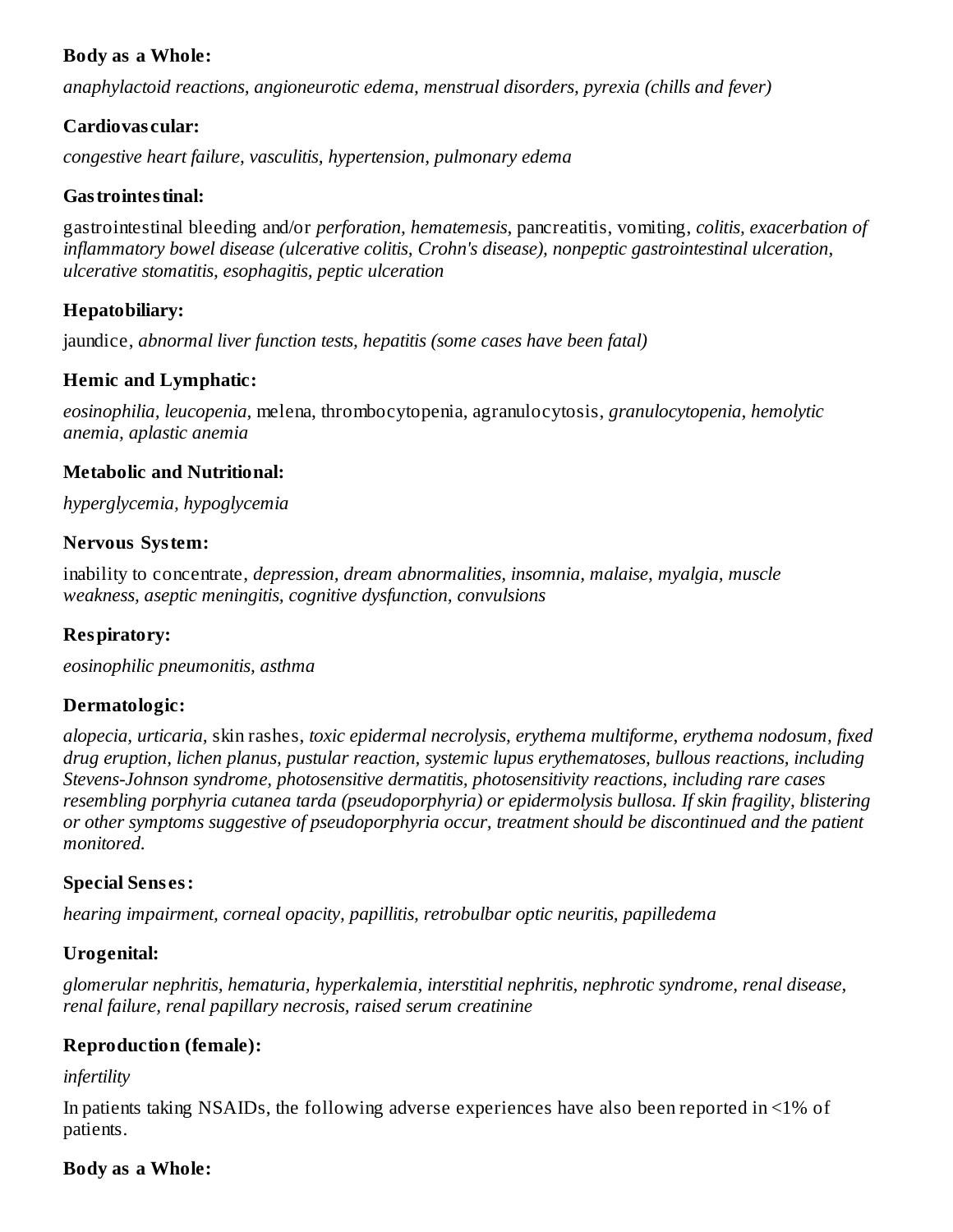fever, infection, sepsis, anaphylactic reactions, appetite changes, death

### **Cardiovas cular:**

hypertension, tachycardia, syncope, arrhythmia, hypotension, myocardial infarction

### **Gastrointestinal:**

dry mouth, esophagitis, gastric/peptic ulcers, gastritis, glossitis, eructation

# **Hepatobiliary:**

hepatitis, liver failure

### **Hemic and Lymphatic:**

rectal bleeding, lymphadenopathy, pancytopenia

### **Metabolic and Nutritional:**

weight changes

# **Nervous System:**

anxiety, asthenia, confusion, nervousness, paresthesia, somnolence, tremors, convulsions, coma, hallucinations

# **Respiratory:**

asthma, respiratory depression, pneumonia

### **Dermatologic:**

exfoliative dermatitis

**Special Sens es:** blurred vision, conjunctivitis

# **Urogenital:**

cystitis, dysuria, oliguria/polyuria, proteinuria

# **OVERDOSAGE**

# **Symptoms and Signs:**

Significant naproxen overdosage may be characterized by lethargy, dizziness, drowsiness, epigastric pain, abdominal discomfort, heartburn, indigestion, nausea, transient alterations in liver function, hypoprothrombinemia, renal dysfunction, metabolic acidosis, apnea, disorientation or vomiting. Gastrointestinal bleeding can occur. Hypertension, acute renal failure, respiratory depression, and coma may occur, but are rare. Anaphylactoid reactions have been reported with therapeutic ingestion of NSAIDs, and may occur following an overdose. Because naproxen sodium may be rapidly absorbed, high and early blood levels should be anticipated. A few patients have experienced convulsions, but it is not clear whether or not these were drug-related. It is not known what dose of the drug would be life threatening. The oral  $LD_{50}$  of the drug is 543 mg/kg in rats, 1234 mg/kg in mice, 4110 mg/kg in hamsters, and greater than 1000 mg/kg in dogs.

# **Treatment:**

Patients should be managed by symptomatic and supportive care following a NSAID overdose. There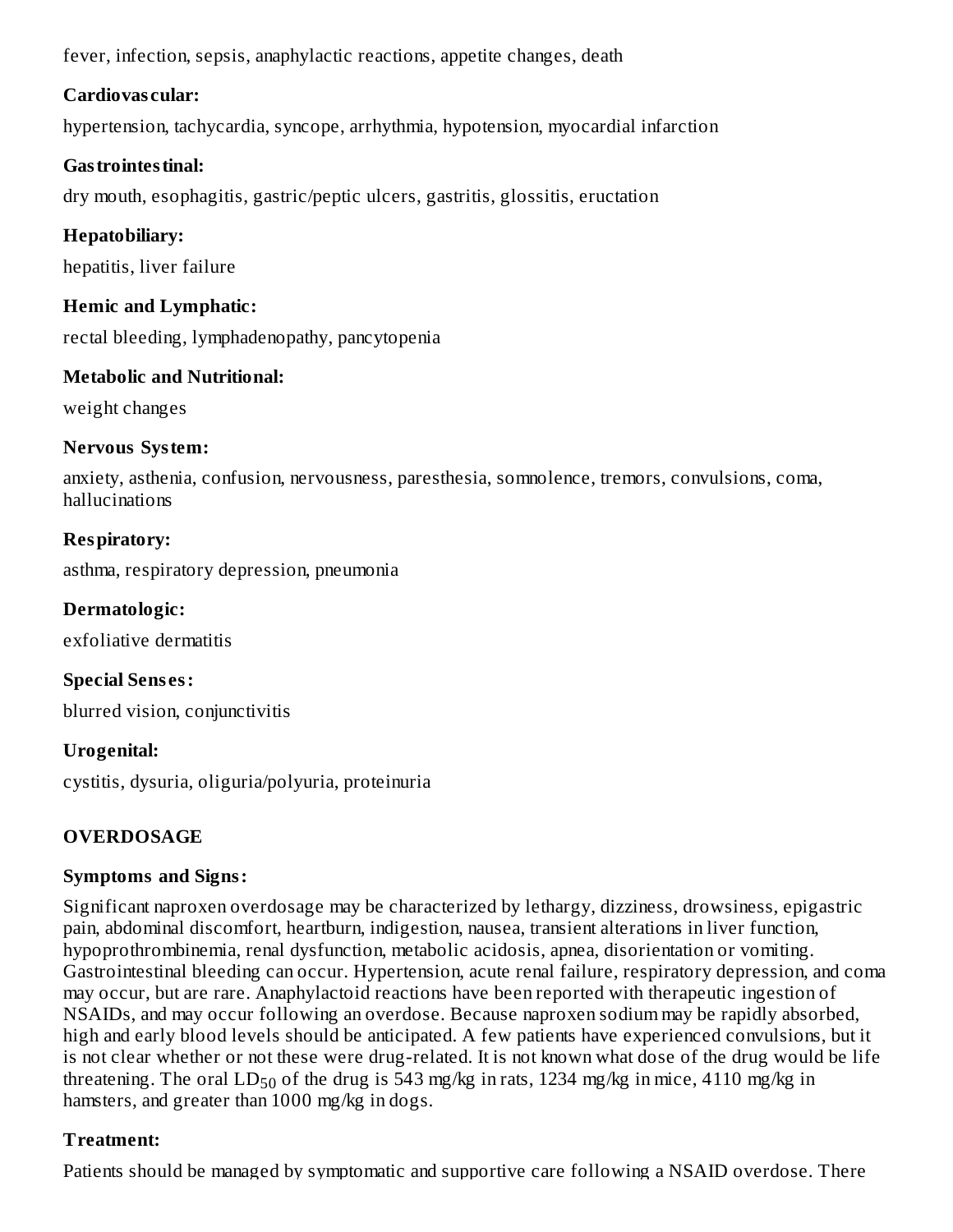are no specific antidotes. Hemodialysis does not decrease the plasma concentration of naproxen because of the high degree of its protein binding. Emesis and/or activated charcoal (60 to 100 g in adults, 1 to 2 g/kg in children) and/or osmotic cathartic may be indicated in patients seen within 4 hours of ingestion with symptoms or following a large overdose. Forced diuresis, alkalinization of urine or hemoperfusion may not be useful due to high protein binding.

# **DOSAGE AND ADMINISTRATION**

Carefully consider the potential benefits and risks of naproxen tablets and other treatment options before deciding to use naproxen tablets. Use the lowest effective dose for the shortest duration consistent with individual patient treatment goals (see **WARNINGS**).

After observing the response to initial therapy with naproxen tablets, the dose and frequency should be adjusted to suit an individual patient's needs.

#### **Different dos e strengths and formulations (i.e., tablets, suspension) of the drug are not necessarily bioequivalent. This difference should be taken into consideration when changing formulation.**

Although Naproxen Tablets circulates in the plasma as naproxen, they have pharmacokinetic differents that may affect onset of action. Onset of pain relief can begin within 1 hour in patients taking naproxen.

The recommended strategy for initiating therapy is to choose a formulation and a starting dose likely to be effective for the patient and then adjust the dosage based on observation of benefit and/or adverse events. A lower dose should be considered in patients with renal or hepatic impairment or in elderly patients (see **WARNINGS** and **PRECAUTIONS**).

### **Geriatric Patients:**

Studies indicate that although total plasma concentration of naproxen is unchanged, the unbound plasma fraction of naproxen is increased in the elderly. Caution is advised when high doses are required and some adjustment of dosage may be required in elderly patients. As with other drugs used in the elderly, it is prudent to use the lowest effective dose.

# **Patients with Moderate to Severe Renal Impairment:**

Naproxen-containing products are not recommended for use in patients with moderate to severe and severe renal impairment (creatinine clearance <30 mL/min) (see **WARNINGS: Renal Effects**).

# **Rheumatoid Arthritis, Osteoarthritis and Ankylosing Spondylitis**

|                  | $250$ mg            | twice daily |
|------------------|---------------------|-------------|
| Naproxen Tablets | or $375 \text{ mg}$ | twice daily |
|                  | or $500$ mg         | twice daily |

During long-term administration, the dose of naproxen may be adjusted up or down depending on the clinical response of the patient. A lower daily dose may suffice for long-term administration. The morning and evening doses do not have to be equal in size and the administration of the drug more frequently than twice daily is not necessary.

In patients who tolerate lower doses well, the dose may be increased to naproxen 1500 mg/day for limited periods of up to 6 months when a higher level of anti-inflammatory/analgesic activity is required. When treating such patients with naproxen 1500 mg/day, the physician should observe sufficient increased clinical benefits to offset the potential increased risk. The morning and evening doses do not have to be equal in size and administration of the drug more frequently than twice daily does not generally make a difference in response (see **CLINICAL PHARMACOLOGY**).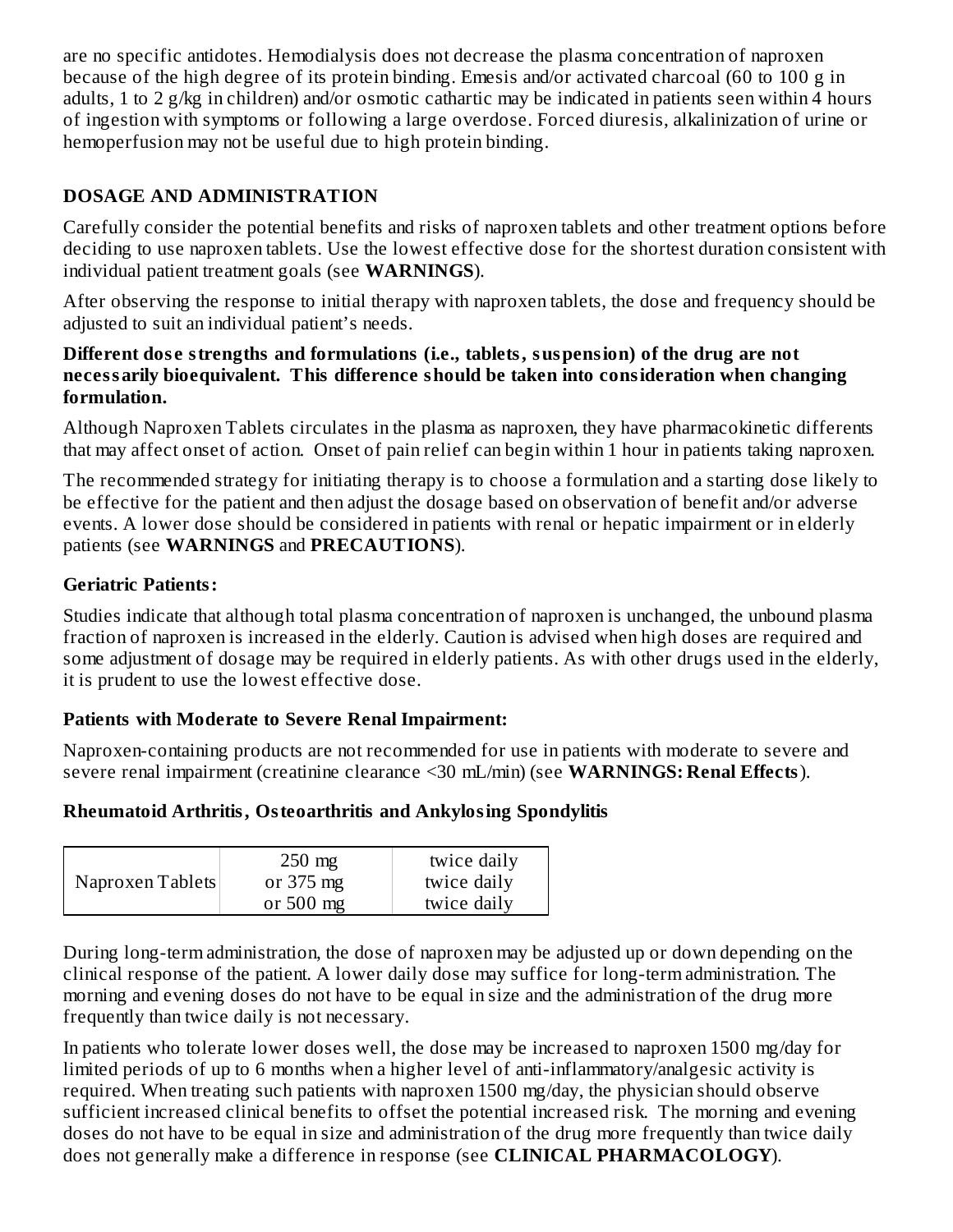### **Management of Pain, Primary Dysmenorrhea, and Acute Tendonitis and Bursitis:**

Because the sodium salt of naproxen is more rapidly absorbed, naproxen sodium is recommended for the management of acute painful conditions when prompt onset of pain relief is desired. Naproxen may also be used. The recommended starting dose of Naproxen is 500 mg, followed by 500 mg every 12 hours or 250 mg every 6 to 8 hours as required. The initial total daily dose should not exceed 1250 mg of naproxen. Thereafter, the total daily dose should not exceed 1000 mg of naproxen.

#### **Acute Gout:**

The recommended starting dose is 750 mg of naproxen tablets followed by 250 mg every 8 hours until the attack has subsided.

### **HOW SUPPLIED**

Repackaged by Aphena Pharma Solutions - TN. See *Repackaging Information* for available configurations.



Naproxen Tablets USP, 250 mg are Rose Color, Round, Unscored Tablets, Imprinted "250/M25" on one side and "MOVA" on other side and are availble in:

Unit dose box of 100 (NDC 0904-5535-61)

Naproxen Tablets USP, 250 mg are White, Round, Unscored Tablets, Debossed "IP188/250" and are available in:

Unit dose box of 100 (NDC 0904-6069-61)

Bottles of 100 tablets (NDC 0904-6069-60)

Bottles of 500 tablets (NDC 0904-6069-40)

Naproxen Tablets USP, 375 mg are White, Oblong, Unscored Tablets; Debossed 'West-ward 347" and are available in:

Bottles of 100 tablets (NDC 0904-5590-60)

Bottles of 500 tablets (NDC 0904-5590-40)

Naproxen Tablets USP, 375 mg are White, Oval, Unscored Tablets; Debossed "IP189/375" and are available in:

Unit dose box of 100 (NDC 0904-5590-61)

Naproxen Tablets USP, 375 mg are White, Capsule-Shape, Unscored Tablets, Imprinted "375/M37" on one side and "MOVA" on other side and are available in:

Unit dose box of 100 (NDC 0904-5536-61)

Naproxen Tablets USP, 500 mg are White, Oblong Tablets; Debossed "West-ward 348" and are available in:

Bottles of 100 tablets (NDC 0904-5591-60)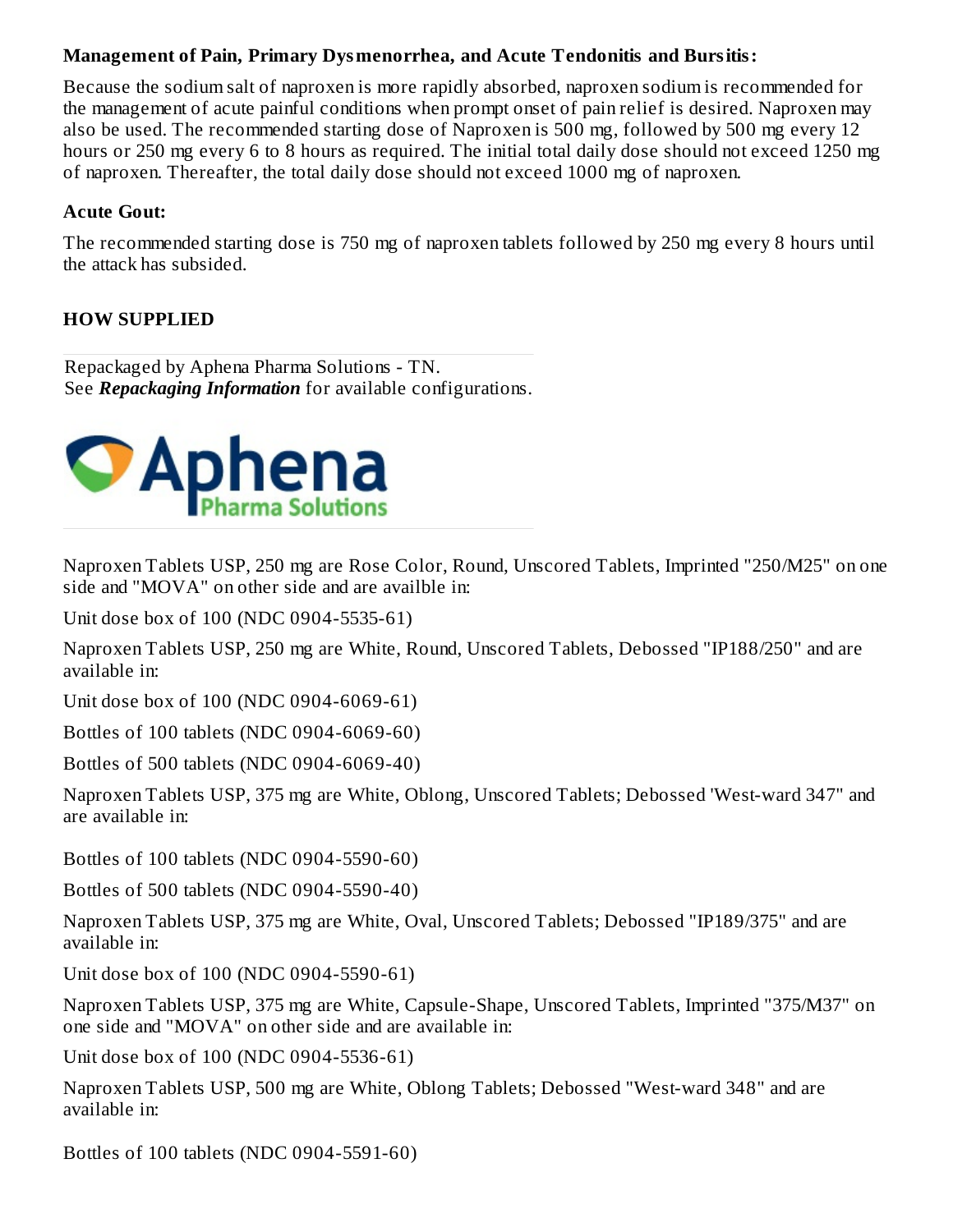Bottles of 500 tablets (NDC 0904-5591-40)

Naproxen Tablets USP, 500 mg are White, Oval Tablets; Debossed "IP190/500" and are available in:

Unit dose box of 100 (NDC 0904-5591-61).

Naproxen Tablets USP, 500 mg are White, Capsule-Shape, Unscored Tablets, Imprinted "500/M50" on one side and "MOVA" on other side and are availble in:

Unit dose box of 100 (NDC 0904-5537-61)

# **STORAGE**

Store at 20 to 25°C (68 to 77°F) [See USP Controlled Room Temperature]. Dispense in a tight, lightresistant container as defined in the USP using a child-resistant closure.

Distributed by: Major Pharmaceuticals Livonia, MI 48150, USA

Revised September 2009

# **MEDICATION GUIDE**

### **Medication Guide for Non-steroidal Anti-Inflammatory Drugs (NSAIDs)**

(See the end of this Medication Guide for a list of prescription NSAID medicines.)

#### **What is the most important information I should know about medicines called Non-Steroidal Anti-Inflammatory Drugs (NSAIDs)?**

**NSAID medicines may increas e the chance of a heart attack or stroke that can lead to death.** This chance increases:

- with longer use of NSAID medicines
- in people who have heart disease

**NSAID medicines should never be us ed right before or after a heart surgery called a "coronary artery bypass graft (CABG)."**

#### **NSAID medicines can caus e ulcers and bleeding in the stomach and intestines at any time during treatment. Ulcers and bleeding:**

- can happen without warning symptoms
- may cause death

### **The chance of a person getting an ulcer or bleeding increas es with:**

- taking medicines called "corticosteroids" and "anticoagulants"
- longer use
- smoking
- drinking alcohol
- older age
- having poor health

### **NSAID medicines should only be us ed:**

- exactly as prescribed
- at the lowest dose possible for your treatment
- for the shortest time needed

# **What are Non-Steroidal Anti-Inflammatory Drugs (NSAIDs)?**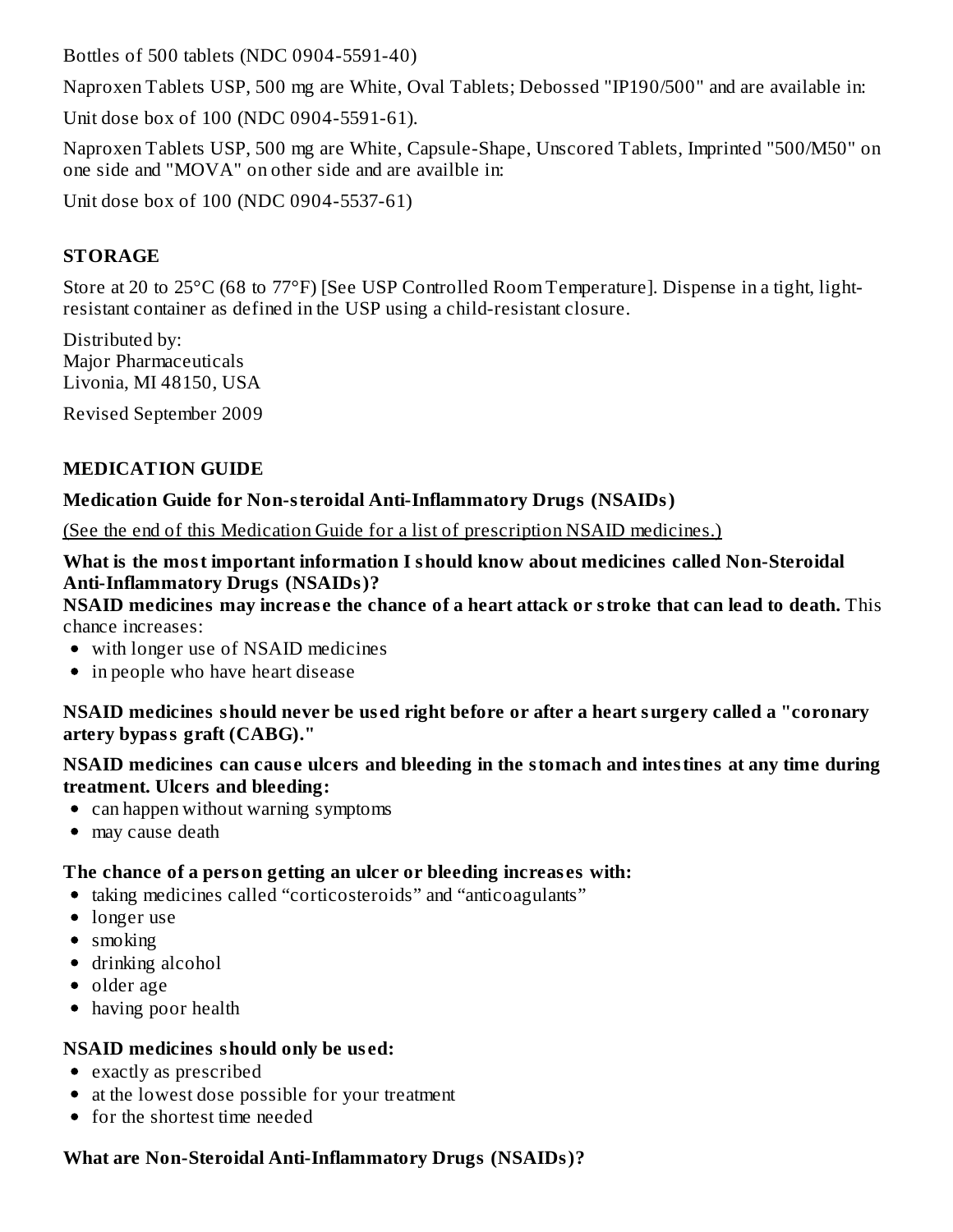NSAID medicines are used to treat pain and redness, swelling, and heat (inflammation) from medical conditions such as:

- different types of arthritis
- menstrual cramps and other types of short-term pain

#### **Who should not take a Non-Steroidal Anti-Inflammatory Drug (NSAID)? Do not take an NSAID medicine:**

- if you had an asthma attack, hives, or other allergic reaction with aspirin or any other NSAID medicine
- for pain right before or after heart bypass surgery

#### **Tell your healthcare provider:**

- about all of your medical conditions.
- about all of the medicines you take. NSAIDs and some other medicines can interact with each other and cause serious side effects. **Keep a list of your medicines to show to your healthcare provider and pharmacist.**
- if you are pregnant. **NSAID medicines should not be us ed by pregnant women late in their pregnancy.**
- if you are breastfeeding. **Talk to your doctor.**

#### **What are the possible side effects of Non-Steroidal Anti-Inflammatory Drugs (NSAIDs)?**

| Serious side effects include:                                                                                                                                                                                                                                                                                                                                                                                     | Other side effects include:                                                                                               |
|-------------------------------------------------------------------------------------------------------------------------------------------------------------------------------------------------------------------------------------------------------------------------------------------------------------------------------------------------------------------------------------------------------------------|---------------------------------------------------------------------------------------------------------------------------|
| heart attack<br>stroke<br>high blood pressure<br>heart failure from body swelling (fluid<br>retention)<br>kidney problems including kidney<br>failure<br>• bleeding and ulcers in the stomach and<br>intestine<br>low red blood cells (anemia)<br>life-threatening skin reactions<br>life-threatening allergic reactions<br>liver problems including liver failure<br>asthma attacks in people who have<br>asthma | stomach pain<br>constipation<br>diarrhea<br>gas<br>heartburn<br>$\bullet$<br>nausea<br>vomiting<br>dizziness<br>$\bullet$ |

#### **Get emergency help right away if you have any of the following symptoms:**

- shortness of breath or trouble breathing
- chest pain
- slurred speech
- swelling of the face or throat
- weakness in one part or side of your body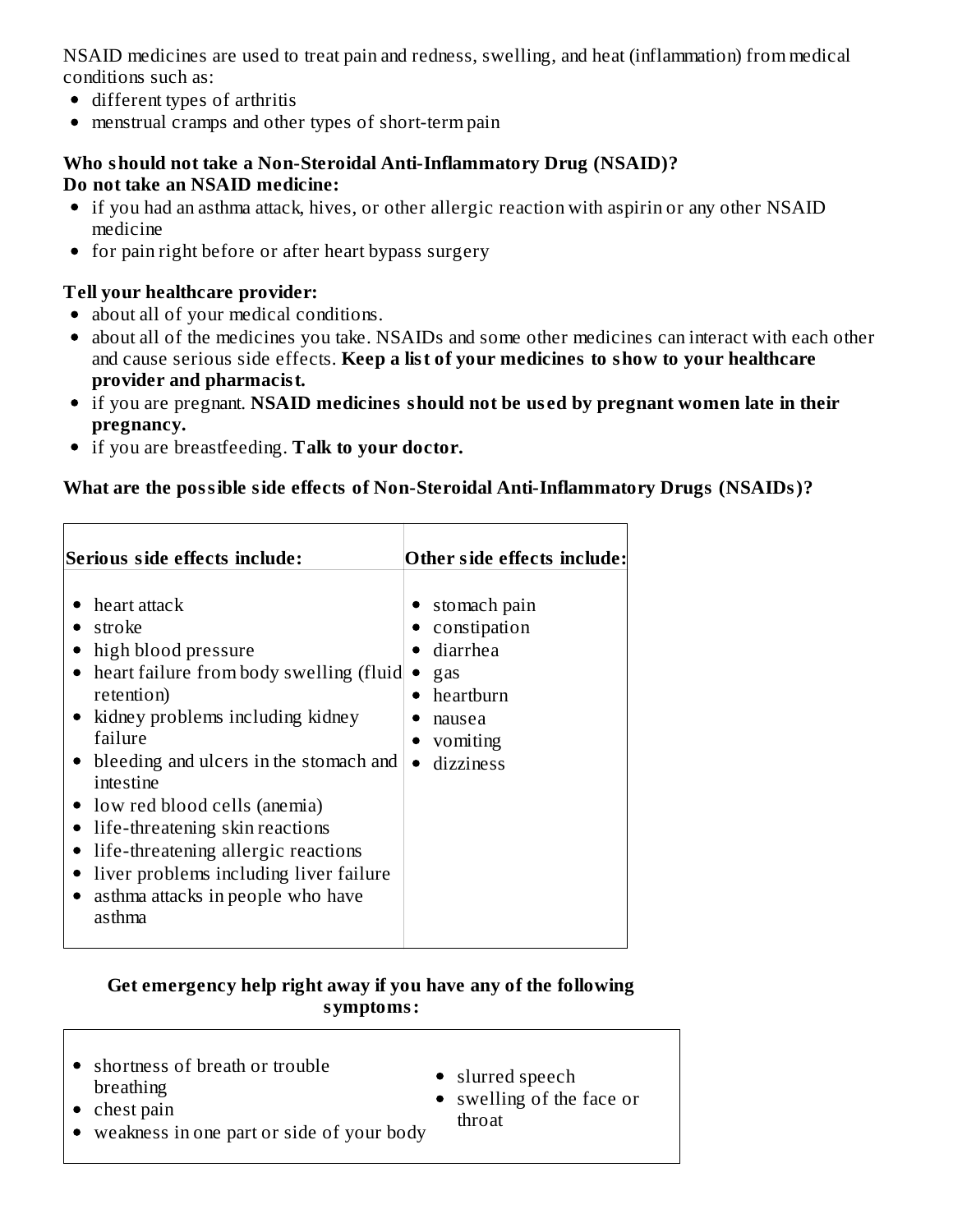### **Stop your NSAID medicine and call your healthcare provider right away if you have any of the following symptoms:**

| nausea                            | • there is blood in your bowel     |
|-----------------------------------|------------------------------------|
| • more tired or weaker than usual | movement or it is black and sticky |
| $\bullet$ itching                 | like tar                           |
| • your skin or eyes look yellow   | • unusual weight gain              |
| • stomach pain                    | • skin rash or blisters with fever |
| • flu-like symptoms               | • swelling of the arms and legs,   |
| • vomit blood                     | hands and feet                     |
|                                   |                                    |

These are not all the side effects with NSAID medicines. Talk to your healthcare provider or pharmacist for more information about NSAID medicines.

#### **Call your doctor for medical advice about side effects. You may report side effects to FDA at 1- 800-FDA-1088 or West-ward at 1-877-233-2001.**

### **Other information about Non-Steroidal Anti-Inflammatory Drugs (NSAIDs):**

- Aspirin is an NSAID medicine but it does not increase the chance of a heart attack. Aspirin can cause bleeding in the brain, stomach, and intestines. Aspirin can also cause ulcers in the stomach and intestines.
- Some of these NSAID medicines are sold in lower doses without a prescription (over-the-counter). Talk to your healthcare provider before using over-the-counter NSAIDs for more than 10 days.

| Generic Name   | Tradename                                                                                                                  |
|----------------|----------------------------------------------------------------------------------------------------------------------------|
| Celecoxib      | Celebrex $^{\circledR}$                                                                                                    |
| Diclofenac     | Cataflam <sup>®</sup> , Voltaren <sup>®</sup> , Arthrotec <sup>TM</sup> (combined with misoprostol)                        |
| Diflunisal     | $Dolobid^{\circledR}$                                                                                                      |
| Etodolac       | Lodine®, Lodine®XL                                                                                                         |
| Fenoprofen     | Nalfon®, Nalfon200 <sup>®</sup>                                                                                            |
| Flurbirofen    | Ansaid $^{\circledR}$                                                                                                      |
|                | Motrin®, Tab-Profen®, Vicoprofen®* (combined with hydrocodone),                                                            |
| Ibuprofen      | Combuno $x^{TM}$ (combined with oxycodone)                                                                                 |
| Indomethacin   | Indocin <sup>®</sup> , Indocin <sup>®</sup> SR, Indo-Lemmon <sup>TM</sup> , Indomethagan <sup>TM</sup>                     |
| Ketoprofen     | Oruvail <sup>®</sup>                                                                                                       |
| Ketorolac      | Toradol <sup>®</sup>                                                                                                       |
| Mefenamic Acid | Ponstel <sup>®</sup>                                                                                                       |
| Meloxicam      | Mobic $\mathbb{R}$                                                                                                         |
| Nabumetone     | Relafen <sup>®</sup>                                                                                                       |
|                | Naprosyn <sup>®</sup> , Anaprox <sup>®</sup> , Anaprox <sup>®</sup> DS, EC-Naprosyn <sup>®</sup> , Naprelan <sup>®</sup> , |
| Naproxen       | Naprapac <sup>®</sup> (copackaged with lansoprazole)                                                                       |
| Oxaprozin      | Daypro <sup>®</sup>                                                                                                        |
| Piroxicam      | Feldene <sup>®</sup>                                                                                                       |
| Sulindac       | $Clinoril^{\circledR}$                                                                                                     |
| Tolmetin       | Tolectin <sup>®</sup> , Tolectin DS <sup>®</sup> , Tolectin <sup>®</sup> 600                                               |

#### **NSAID medicines that need a pres cription**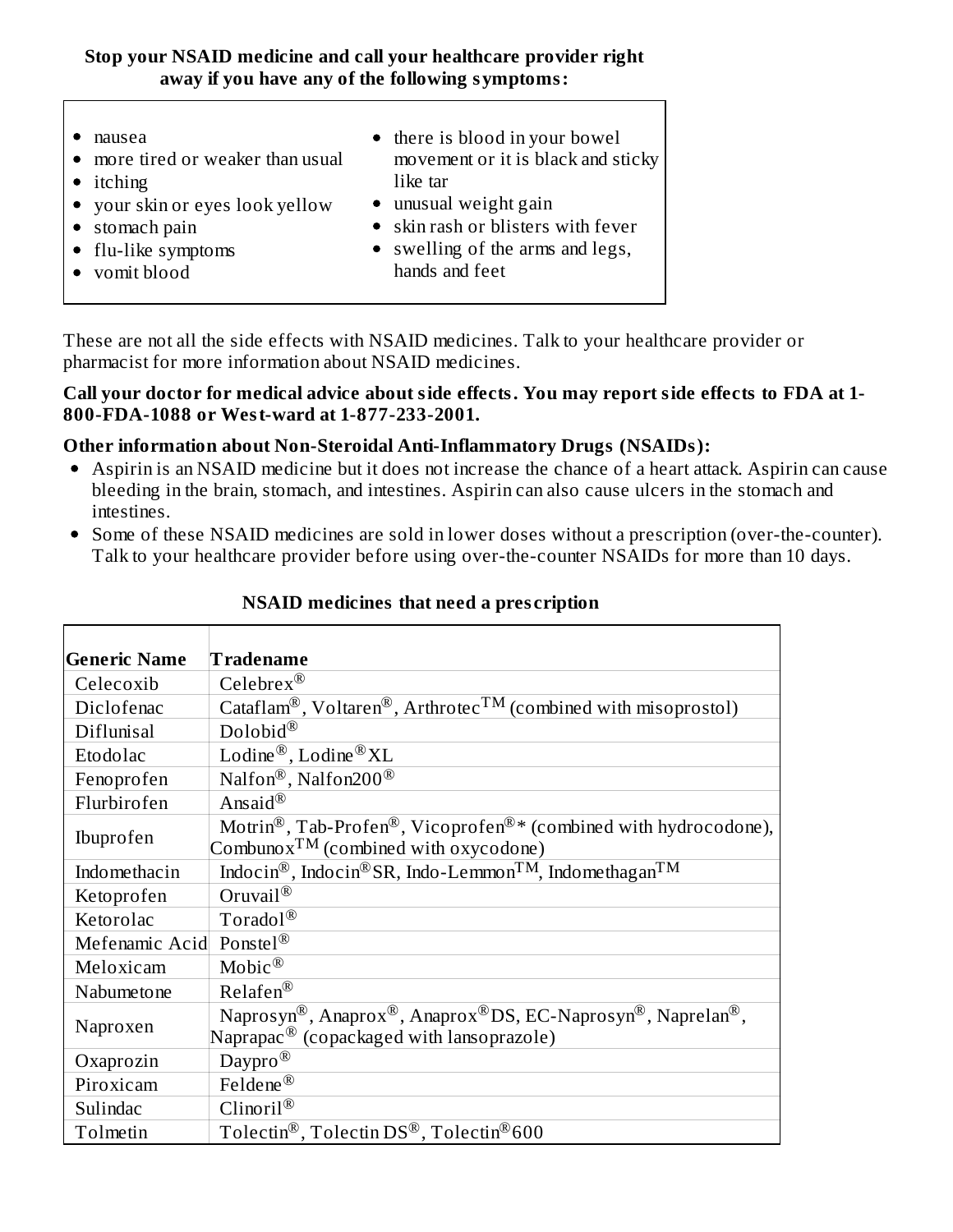\*Vicoprofen contains the same dose of ibuprofen as over-the-counter (OTC) NSAIDs, and is usually used for less than 10 days to treat pain. The OTC NSAID label warns that long term continuous use may increase the risk of heart attack or stroke.

*This Medication Guide has been approved by the U.S. Food and Drug Administration.*

All registered trademarks in this document are the property of their respective owners.

Distributed by: Major Pharmaceuticals Livonia, MI 48150 USA

Revised September 2009

### **Repackaging Information**

Please reference the *How Supplied* section listed above for a description of individual tablets or capsules. This drug product has been received by Aphena Pharma - TN in a manufacturer or distributor packaged configuration and repackaged in full compliance with all applicable cGMP regulations. The package configurations available from Aphena are listed below:

| 250mg        | 500 <sub>mg</sub> |
|--------------|-------------------|
|              | 43353-677-53      |
| 43353-506-60 |                   |
| 43353-506-70 |                   |
| 43353-506-80 | 43353-677-80      |
| 43353-506-94 |                   |
|              |                   |

Store between 20°-25°C (68°-77°F). See USP Controlled Room Temperature. Dispense in a tight lightresistant container as defined by USP. Keep this and all drugs out of the reach of children.

Repackaged by:



Cookeville, TN 38506

20140707SC

**PRINCIPAL DISPLAY PANEL - 250mg**

NDC 43353-506 - **Naproxen** 250mg - Rx Only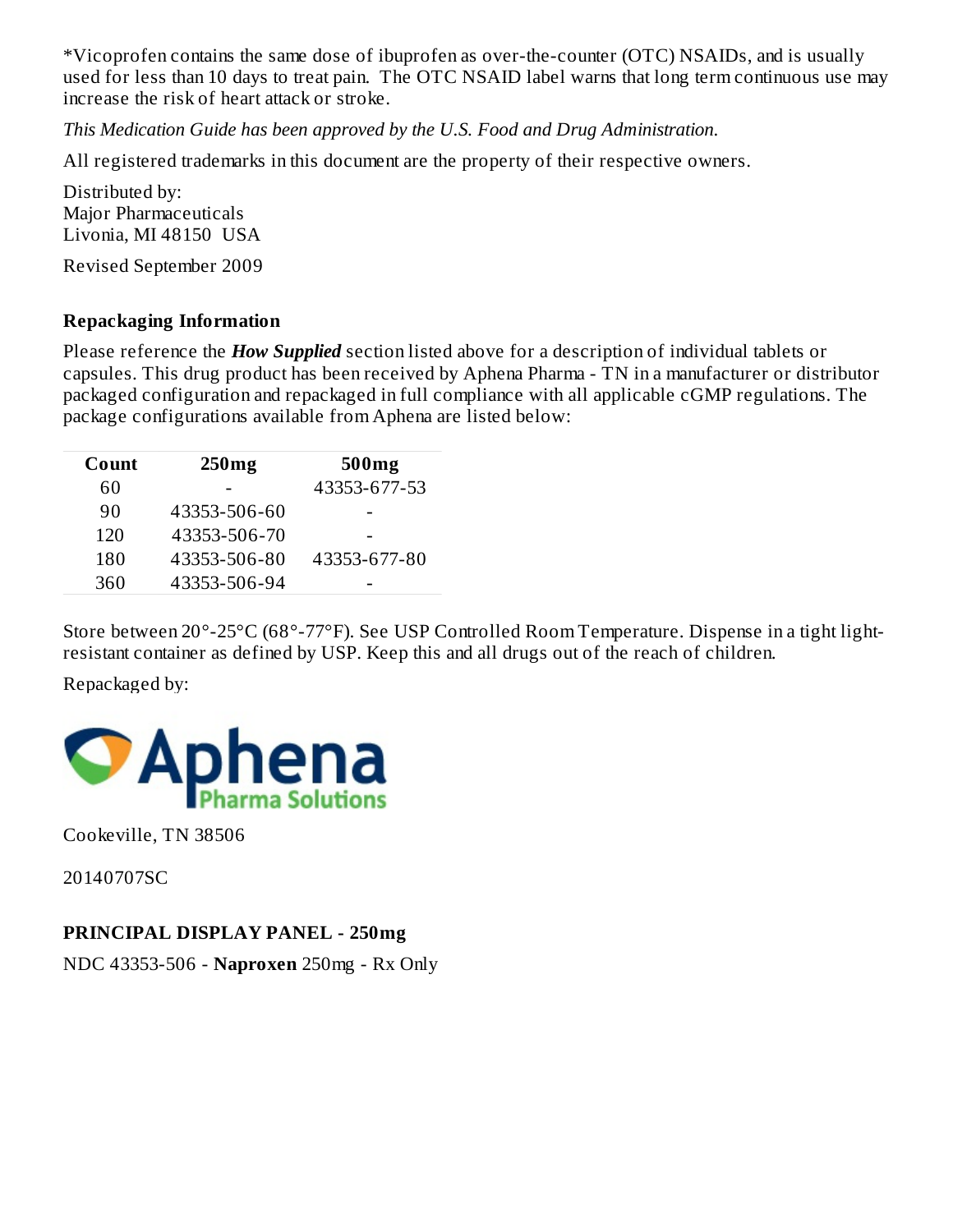

### **PRINCIPAL DISPLAY PANEL - 500mg**

NDC 43353-677 - **Naproxen** 500mg - Rx Only



| <b>NAPROXEN</b><br>naproxen tablet                             |                         |                    |                 |                              |          |  |  |
|----------------------------------------------------------------|-------------------------|--------------------|-----------------|------------------------------|----------|--|--|
| <b>Product Information</b>                                     |                         |                    |                 |                              |          |  |  |
| <b>Product Type</b>                                            | HUMAN PRESCRIPTION DRUG | Item Code (Source) |                 | NDC:43353-506(NDC:0904-6069) |          |  |  |
| <b>Route of Administration</b>                                 | ORAL                    |                    |                 |                              |          |  |  |
|                                                                |                         |                    |                 |                              |          |  |  |
| <b>Active Ingredient/Active Moiety</b>                         |                         |                    |                 |                              |          |  |  |
|                                                                | <b>Ingredient Name</b>  |                    |                 | <b>Basis of Strength</b>     | Strength |  |  |
| NAPRO XEN (UNII: 57Y76 R9 ATQ) (NAPRO XEN - UNII:57Y76 R9 ATQ) |                         |                    | <b>NAPROXEN</b> |                              | $250$ mg |  |  |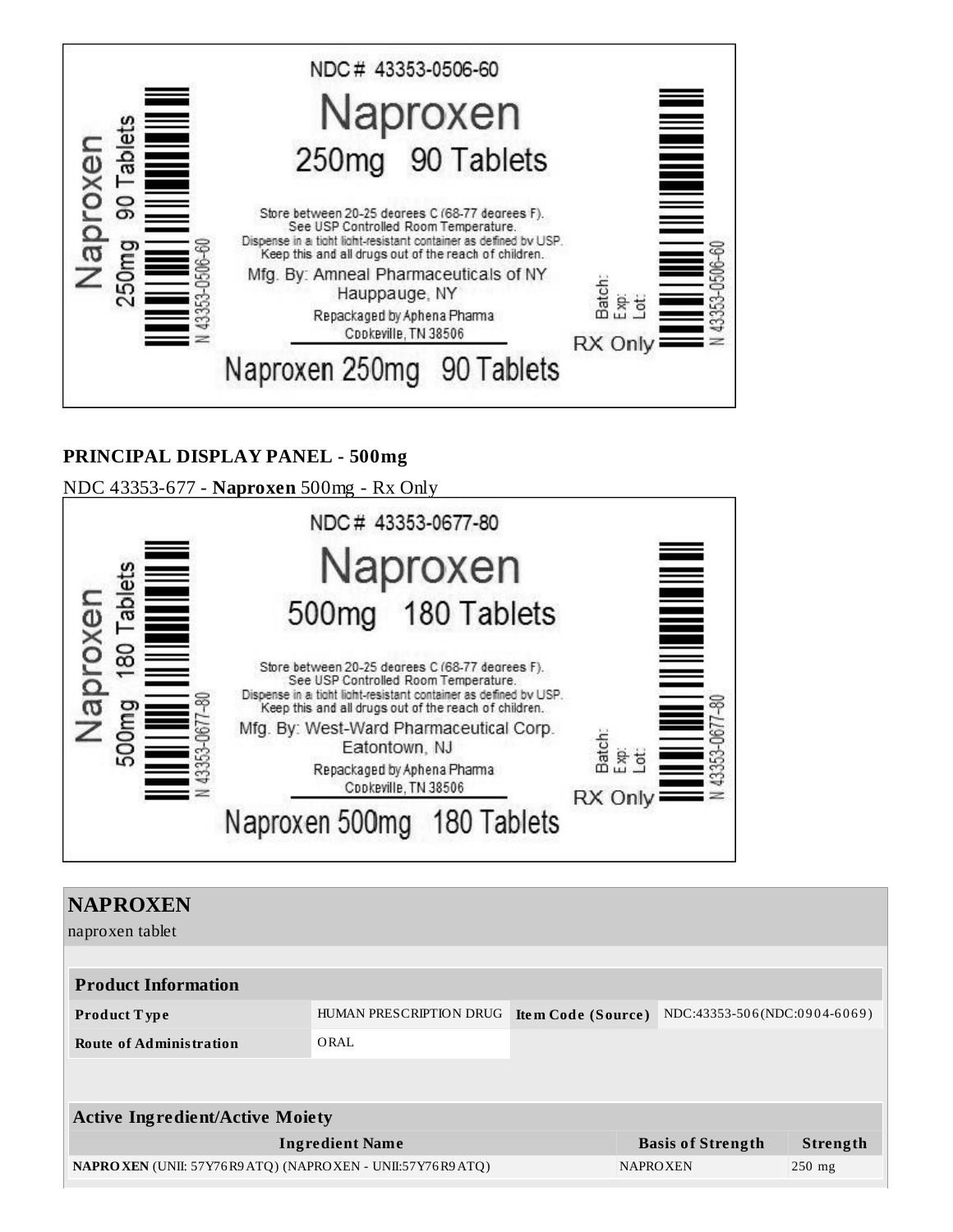| <b>Inactive Ingredients</b>              |                                                 |                     |  |                             |                    |                           |
|------------------------------------------|-------------------------------------------------|---------------------|--|-----------------------------|--------------------|---------------------------|
|                                          | <b>Ingredient Name</b>                          |                     |  |                             |                    | Strength                  |
| CROSCARMELLOSE SODIUM (UNII: M28OL1HH48) |                                                 |                     |  |                             |                    |                           |
| MAGNESIUM STEARATE (UNII: 70097M6I30)    |                                                 |                     |  |                             |                    |                           |
| PO VIDO NE (UNII: FZ989GH94E)            |                                                 |                     |  |                             |                    |                           |
|                                          |                                                 |                     |  |                             |                    |                           |
| <b>Product Characteristics</b>           |                                                 |                     |  |                             |                    |                           |
|                                          | <b>WHITE</b>                                    | Score               |  |                             |                    |                           |
| Color                                    | <b>ROUND</b>                                    |                     |  |                             | no score           |                           |
| <b>Shape</b>                             |                                                 | <b>Size</b>         |  |                             | $10 \,\mathrm{mm}$ |                           |
| Flavor                                   |                                                 | <b>Imprint Code</b> |  |                             | IP188;250          |                           |
| <b>Contains</b>                          |                                                 |                     |  |                             |                    |                           |
|                                          |                                                 |                     |  |                             |                    |                           |
| Packaging                                |                                                 |                     |  |                             |                    |                           |
| <b>Item Code</b><br>#                    | <b>Package Description</b>                      |                     |  | <b>Marketing Start Date</b> |                    | <b>Marketing End Date</b> |
| 1 NDC:43353-506-60                       | 90 in 1 BOTTLE, PLASTIC                         |                     |  |                             |                    |                           |
| 2   NDC:43353-506-70                     | 120 in 1 BOTTLE, PLASTIC                        |                     |  |                             |                    |                           |
| 3 NDC:43353-506-80                       | 180 in 1 BOTTLE, PLASTIC                        |                     |  |                             |                    |                           |
| 4 NDC:43353-506-94                       | 360 in 1 BOTTLE, PLASTIC                        |                     |  |                             |                    |                           |
|                                          |                                                 |                     |  |                             |                    |                           |
|                                          |                                                 |                     |  |                             |                    |                           |
| <b>Marketing Information</b>             |                                                 |                     |  |                             |                    |                           |
| <b>Marketing Category</b>                | <b>Application Number or Monograph Citation</b> |                     |  | <b>Marketing Start Date</b> |                    | <b>Marketing End Date</b> |
| <b>ANDA</b>                              |                                                 |                     |  |                             |                    |                           |
|                                          | ANDA075927                                      |                     |  | 08/10/2009                  |                    |                           |
|                                          |                                                 |                     |  |                             |                    |                           |

| <b>NAPROXEN</b>                                                                   |                         |                    |  |                              |          |  |
|-----------------------------------------------------------------------------------|-------------------------|--------------------|--|------------------------------|----------|--|
| naproxen tablet                                                                   |                         |                    |  |                              |          |  |
|                                                                                   |                         |                    |  |                              |          |  |
| <b>Product Information</b>                                                        |                         |                    |  |                              |          |  |
| Product Type                                                                      | HUMAN PRESCRIPTION DRUG | Item Code (Source) |  | NDC:43353-677(NDC:0904-5591) |          |  |
| <b>Route of Administration</b>                                                    | ORAL                    |                    |  |                              |          |  |
|                                                                                   |                         |                    |  |                              |          |  |
|                                                                                   |                         |                    |  |                              |          |  |
| <b>Active Ingredient/Active Moiety</b>                                            |                         |                    |  |                              |          |  |
| <b>Ingredient Name</b><br><b>Basis of Strength</b><br>Strength                    |                         |                    |  |                              |          |  |
| NAPRO XEN (UNII: 57Y76 R9 ATQ) (NAPRO XEN - UNII:57Y76 R9 ATQ)<br><b>NAPROXEN</b> |                         |                    |  |                              | $500$ mg |  |
|                                                                                   |                         |                    |  |                              |          |  |
|                                                                                   |                         |                    |  |                              |          |  |
| <b>Inactive Ingredients</b>                                                       |                         |                    |  |                              |          |  |
| <b>Ingredient Name</b>                                                            |                         |                    |  |                              | Strength |  |
| <b>COLLOIDAL SILICON DIOXIDE (UNII: ETJ7Z6XBU4)</b>                               |                         |                    |  |                              |          |  |
| SO DIUM STARCH GLYCOLATE TYPE A POTATO (UNII: 5856J3G2A2)                         |                         |                    |  |                              |          |  |
| MAGNESIUM STEARATE (UNII: 70097M6I30)                                             |                         |                    |  |                              |          |  |